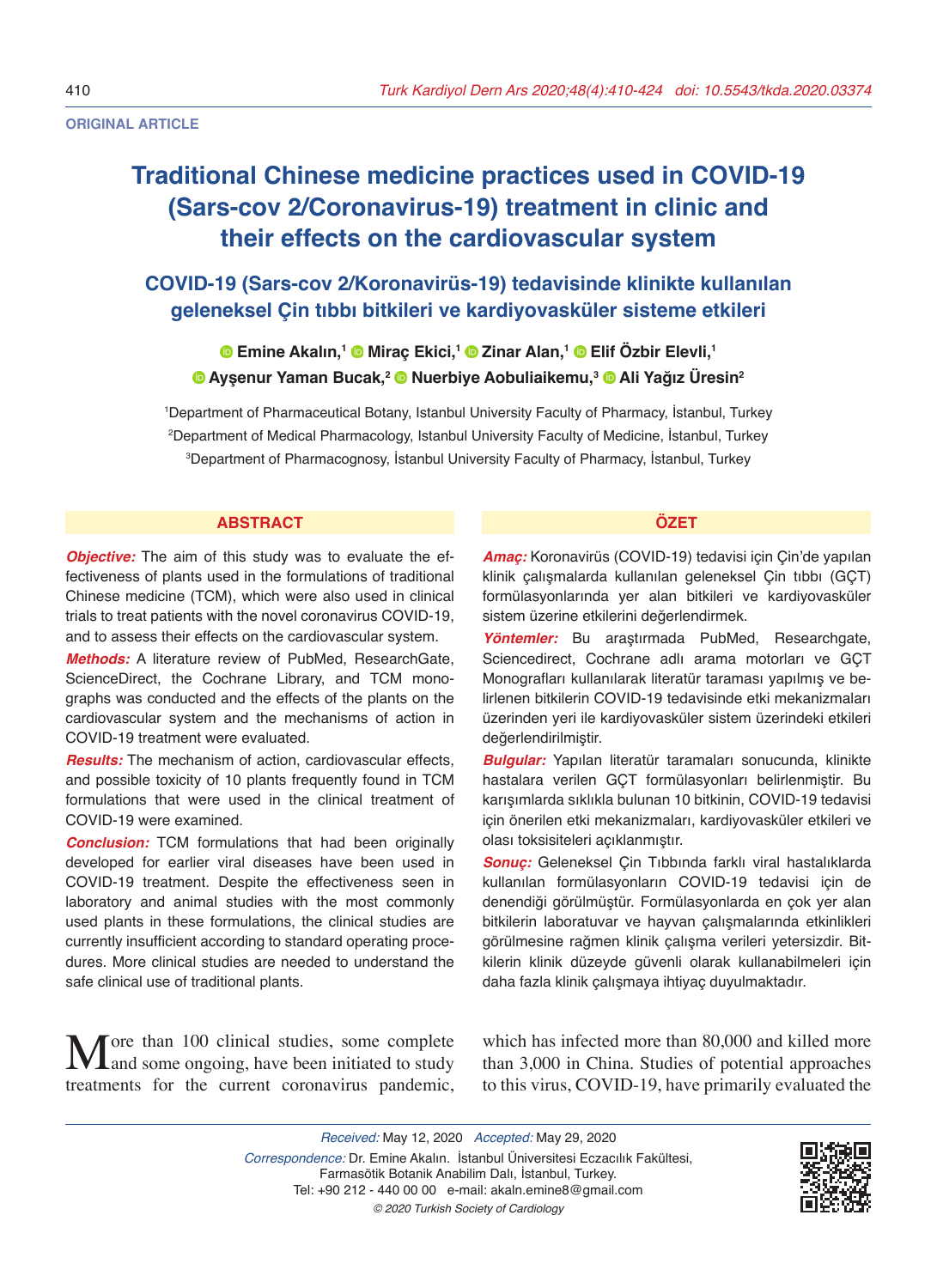effects of standard and new antiviral medications on this novel coronavirus, in both single and combination drug therapies. A number of protocols are being tested by doctors with the aim of treating symptoms of the disease in addition to antiviral medications. The types of treatments that have been tested in China to treat COVID-19 are provided in Figure 1.<sup>[1]</sup> Among the treatments used in these clinical trials are remedies from traditional Chinese medicine (TCM), most of which are plant-based formulations. Approximately 20% of COVID-19 patient-oriented clinical trials have examined TCM treatments.

The fight against COVID-19 can be summarized in 2 strategies: prevention and treatment. The search for a vaccine is at the forefront of prevention, and work is progressing in earnest to this end. Aside from isolation, contact avoidance, and disinfection, another hotly debated approach to disease prevention is fortification of the immune system and preventing the entry of the virus into the body using various plantbased blends, supplement products and vitamins, or other methods. The appropriateness of strengthening the immune system, a very complex system, as a treatment for a viral infection that is still not fully understood is open to discussion. A considerable number of those infected with the virus show no symptoms and there are unpredictable risks associated with using im-



munity-strengthening products on such individuals. The antiviral activity of some aromatic compounds has been proven in a laboratory setting. However, there remains insufficient proof of their safety in clinical usage. We must take into consideration any potential harmful effects, such as irritation, es-

#### **Abbreviations:**

| $COX-2$          | Cyclooxygenase 2                    |
|------------------|-------------------------------------|
| eNOS             | Endothelial nitric oxide synthase   |
| <b>HINI</b>      | Influenza A virus subtype H1N1      |
| $HAdV-3$         | Human adenovirus type 3             |
| <b>HMPC</b>      | Committee on Herbal Medicinal       |
|                  | Products                            |
| II               | <i>Interleukin</i>                  |
| $IFN-\gamma$     | Interferon gamma                    |
| JAK              | Janus kinase 2                      |
| $NF - \kappa R$  | Nuclear factor kappa B              |
| NO               | Nitric oxide                        |
| <b>STAT</b>      | Signal transducer and activator     |
|                  | of transcription                    |
| Tan              | <b>Tanshinone</b>                   |
| $TNF$ - $\alpha$ | Tumor necrosis factor alpha         |
| <b>TCM</b>       | <b>Traditional Chinese medicine</b> |
| WHO              | <b>World Health Organization</b>    |
|                  |                                     |

pecially of the lungs, resulting from improper use of aromatherapeutic treatment. In theory, while administration in drop form seems feasible, protective usefulness against the virus has not been clinically proven.[2]

The presence of source plants in pharmacopoeias and monographs does not necessarily indicate the safe clinical use of these plant products or dietary supplements. The word "pharmacopoeia" is derived from the Ancient Greek words for the practice of making healing medicines. Today, pharmacopoeias have been defined as "documents containing the physiochemical properties of all active ingredients and inactive ingredients used in the production of medicines, along with methods for their qualitative and quantitative analysis, and including national and international rules that must be adhered to, both legally and scientifically."<sup>[3]</sup> Monographs have been defined as "the portion of a pharmacopoeia that describes chemically/biologically active and inactive ingredients, plant-based drugs and botanical preparations, along with the description, contents, properties (such as appearance, solubility, melting and boiling points), identification analyses, dosage, handling and storage conditions, and impurities of the finished products. The quality control analyses of the products contained in the monographs primarily include analytic methods conforming to the necessary standards, microbiological purity, dissolution, stability and similar test protocols."[4]

Regardless of how many sections are devoted to therapeutic information, such as the description and identification parameters of plant products alongside traditional or scientifically verified usage in pharmacodynamic and pharmacokinetic studies, the limits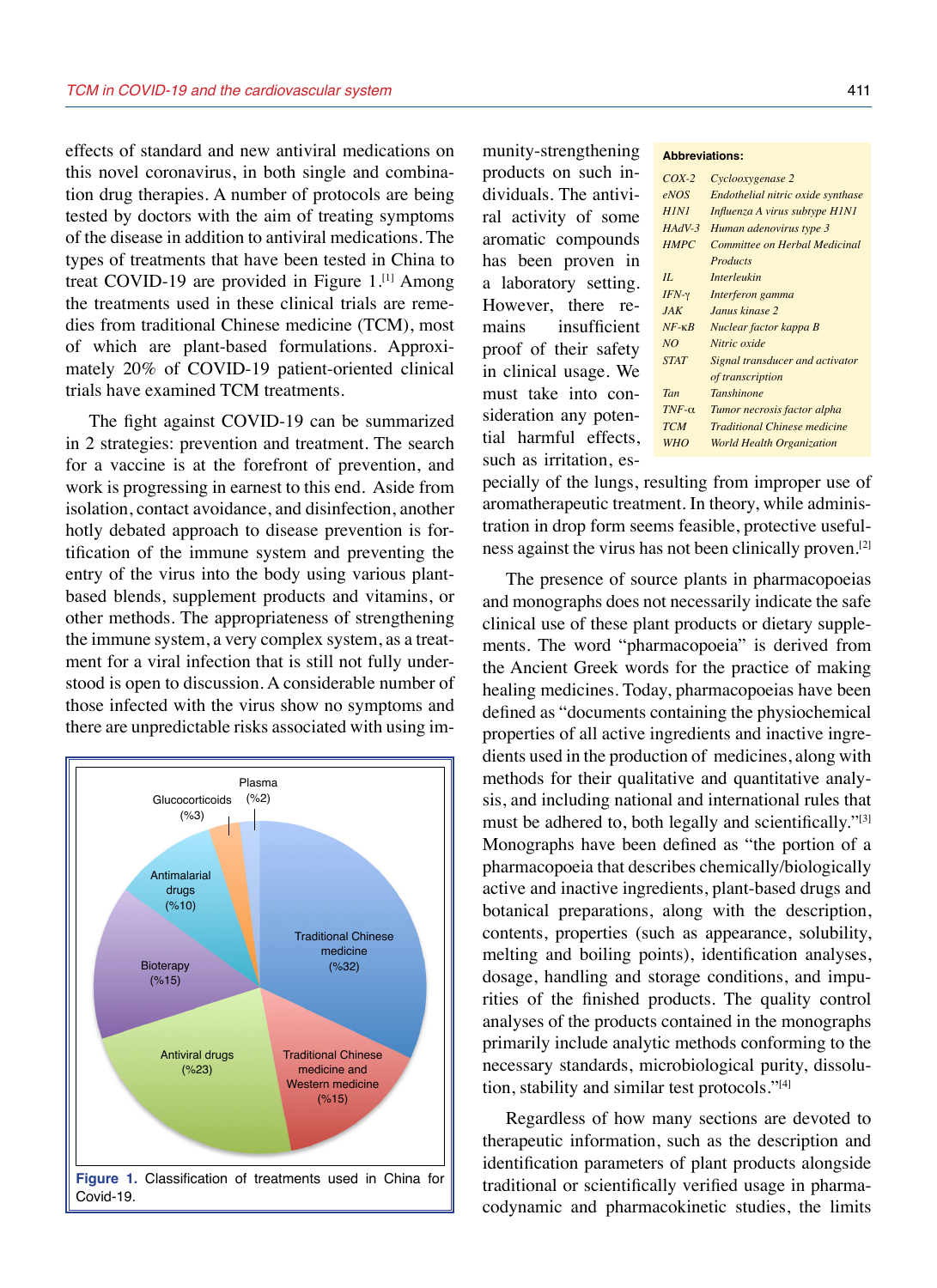of preclinical and clinical safety, toxicity, contraindications, special warnings and precautions, unwanted side-effects, dosage effect, and dose-drug interactions, inclusion in extended monographs of international institutions and countries does not necessarily translate to safety in clinical use. $[3,5]$ 

The European Pharmacopoeia, which is Turkey's official pharmacopoeia, contains the contributions of 37 countries, including Turkey.[3] The pharmacopoeia and its printed supplements have only the necessary sections covering the protocols necessary for standardization, such as identification, description, and analytic procedures. In Turkey, monographs with the specific aim of standardizing medicinal plant use are being prepared for plants widely used in the country.<sup>[5]</sup>

Founded in 2004, the Committee on Herbal Medicinal Products (HMPC) of the European Medicines Agency shares data on herbal substances with European Union member countries as well as observer countries, such as Turkey. Thus far, the HMPC has approved 84 of 169 Turkish monographs. However, because the majority of the usages they describe are traditional methods, it emphasizes the need for clinical investigation.[4]

#### **Traditional Chinese medicine (TCM)**

TCM is a system with a history spanning more than 2500 years and with foundations in the Chinese civilization's first schools of philosophy: Taoism, Confucianism and Buddhism. TCM adheres to the principle of restoring balance in the body as a whole during treatment and applies a number of different methods according to a differentiation of syndromes. TCM emphasizes a holistic approach to diagnosis and treatment. Alongside medicines made from plant, animal, and mineral materials, TCM utilizes a number of different physical techniques, including oil massage, tui na massage, scraping massage, acupuncture, heat therapy, and qi gong and related forms of massage therapy.[6]

The classic TCM diagnostic procedures of looking, listening/smelling, asking, and touching are still used by today's practitioners of TCM alongside modern procedures.<sup>[7]</sup>

More than 32,000 plants are found growing naturally in China. According to the most recent data, 11,200 species of plants are used there medicinally. Plants make up 87% of the sources of medicines used in TCM.<sup>[8]</sup>

The Chinese Pharmacopoeia is reviewed every 5 years; the  $10<sup>th</sup>$  edition, printed in 2015, is in use today. This most recent pharmacopoeia consists of 4 volumes. The first contains information on plants and drugs, plant oils and extracts, mixture preparations in the form of formula recipes and single-plant preparations, and features 2165 monographs. The second volume contains monographs related to chemicals, antibiotics, biochemical medications, and radioactive drugs. The third volume is dedicated to biological products, and the fourth consists of monographs with topics such as general principles on the preparation of medicine, test procedures, guides, reference materials and relevant test solutions, reagent guidelines, and pharmaceutical additives. The Chinese Pharmacopoeia is available in both Chinese and English in digital and print form.

The aim of this study was to evaluate plants found in mixtures used in TCM treatments in the context of evidence-based medicine and to analyze the effects of these plants on the cardiovascular system.

#### **METHODS**

A search of PubMed, ResearchGate, ScienceDirect, the Cochrane Library, and TCM monographs was conducted to retrieve studies related to plants used in mixtures used in TCM formulations published between 1990 and 2020. The 10 plants used most often in the examined TCM mixtures were selected for this study based on the effective role in the mixture and the mechanism of action. The information provided in the various literature sources about these 10 plants was compiled and organized for this study, and includes the scientific name, the Turkish name (omitted in cases where the plant does not have a Turkish name), the English name, the Chinese name, the parts used, active substances, potential pharmacologic mechanism of action against COVID-19, the pharmacologic mechanism of action with respect to effects on the cardiovascular system, interactions with cardiovascular medications, and toxicity. The compounds listed as responsible for effects are shown in bold.

#### **RESULTS**

#### **Clinical studies**

There are relatively few detailed reports of TCM treatments and/or studies conducted in line with the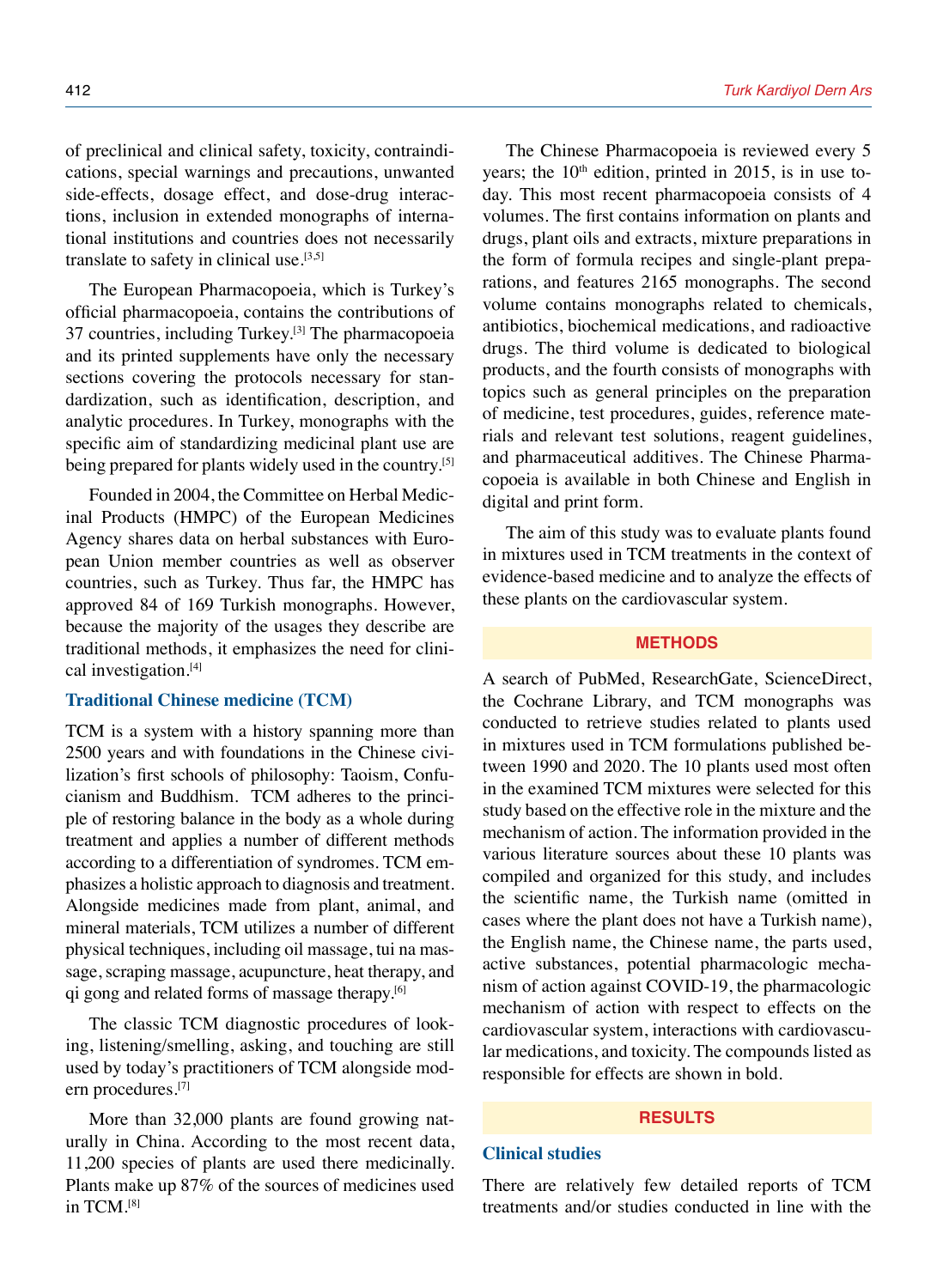criteria of good clinical practices. In summary, TCM methods are generally used in the form of plant products given as supplements alongside conventional Western treatments.

In data released by the National Administration of Traditional Chinese Medicine, 214 COVID-19 patients in 4 provincial hospitals were given an additional treatment of the Qingfei Paidu Decoction for 3 days. In all, 60% of the patients showed a significant improvement, and 30% saw a reduction of symptoms. This prescription was recommended for patients in mild, serious, and even critical condition.[9]

Another report published by the same administration stated that the Qingfei Paidu Decoction was in wide use in 28 cities with good results. A total of 1262 patients, 57 of whom were on the verge of being seriously ill, were treated with the Qingfei Paidu Decoction in 66 of China's major cities. Cure rates reached 99.28% and 1253 patients were discharged from the hospital. Not a single patient experienced an increase in severity from mild/normal to critical condition. The results suggest that the preparation may prevent the illness from reaching a critical stage. $[10]$ 

In a study conducted by Wang et al.,<sup>[11]</sup> the Qingfei Paidu Decoction was used to treat 98 newly diagnosed COVID-19 patients in China's Sichuan Province and the lab test indicators were compared with the pretreatment results after 3, 6, and 9 days of treatment. After the third day of treatment, lymphocyte percentages, aspartate aminotransferase, and alanine aminotransferase, and D-dimer lab indices had returned to normal in more than 70% of the patients  $(p<0.01)$ . After 6 days, C-reactive protein and erythrocyte sedimentation rate laboratory indices had normalized in more than 80% of the patients (p<0.01). Following 9 days of treatment, lab indices had returned to normal in more than 90% of the patients. CT results showed normalization in 79 patients after six days of treatment.

Of 101 COVID-19 patients with pneumonia at the Wuhan Iron and Steel Corporation General Hospital, which is affiliated with the Wuhan Science and Technology Medical College, 63 were given Lianhua Qingwen granules orally in addition to standard treatments (nutritional supportive therapy, symptomatic therapy, antiviral and antibiotic drug therapy) and defined as the treatment group, while 38 patients in a control group were treated only with conventional procedures. The duration of primary symptoms (fever, cough, fatigue, shortness of breath) and rates of symptom loss were compared between the 2 groups after 10 days. The treatment group demonstrated symptom reduction rates of 86.7%, 55.6%, and 82.5% for fever, cough, and fatigue, respectively. These rates were significantly higher than those of the control group (respectively, 67.7%, 30.6%, 58.6%; p<0.05) The Lianhua Qingwen treatment group also saw fever reduction after 6 days, while the controls had a fever reduction period of 7 days. There was a 68.2% reduction in labored breathing in the Lianhua Qingwen group, which was a significant increase compared with that of the control group  $(20\%; p<0.05)$ . The condition of 4 patients (6.4%) in the treatment group and 6 patients (15.8%) in the control group worsened. No serious side effects were observed in the Lianhua Qingwen group. As a result, it was found that a combination therapy of Western medicine and Lianhua Qingwen granules may significantly reduce fever, cough, fatigue, shortness of breath and other symptoms in cases where pneumonia is suspected.<sup>[12]</sup>

In another study analyzing the clinical effectiveness of conventional treatment versus conventional treatment combined with Lianhua Qingwen granules, Cheng et al.<sup>[13]</sup> analyzed 2 groups of 51 patients in a Lianhua Qingwen treatment group and a control group and compared the duration and rate of symptom reduction for primary symptoms (fever, fatigue, cough), as well as other symptoms, such as the presence of phlegm, shortness of breath, chest tightness and loss of appetite, as well as BT results of each group after 7 days of treatment. The rate of reduction of the primary symptoms of fever, fatigue, and cough in the treatment group was 83.7%, 61.3%, and 62.2%, respectively, while it was 61%, 34.3%, and 35.9% in the control group. The differences between the groups were statistically significant  $(p<0.05)$ . The rate of the symptoms of phlegm, shortness of breath, chest tightness, and loss of appetite was 55%, 61.5%, 54.6%, and 34.8% in the treatment group, while it was 15.8%, 14.3%, 15.8%, and 7.7% in the control group, respectively. The condition of 4 patients (7.8%) in the treatment group and 11 (21.6%) in the control declined from moderate to severe. The BT results of 28 patients (54.9%) from the treatment group and 23 (45.1%) in the control group returned to normal. The results offer evidence of Lianhua Qingwen granules as a potential treatment option in the treatment of COVID-19.<sup>[13]</sup>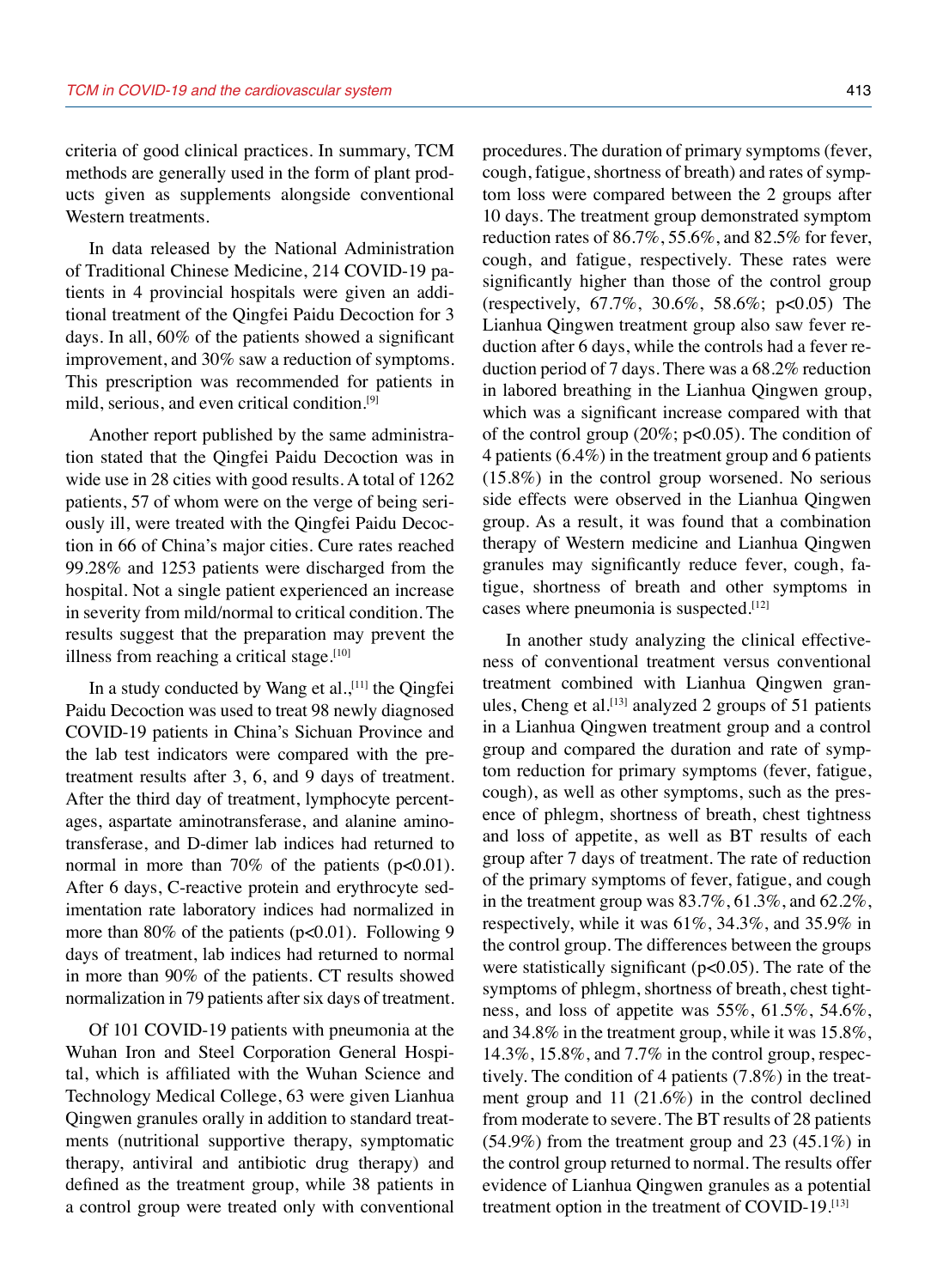In a retrospective clinical study that included 42 patients in the city of Wuhan diagnosed with COVID-19, a combined treatment using Lianhua Qingwen was demonstrated to significantly reduce clinical symptoms such as fever, cough, phlegm, and shortness of breath. The duration of symptoms was reduced by 1.5 days on average, and it had a positive effect on fatigue, muscle aches, nasal congestion, and headache.[14]

In addition, another study evaluated traditional Chinese medicine data based on treatment plans published by the State and Provincial Health Committee and the National Administration of Traditional Chinese Medicine from the outbreak of COVID-19 in Wuhan through February 19, 2020. The study found that 84 plant mixtures and 230 plant-based drugs had been used and analyzed the frequency of use (Table 1).<sup>[15-20]</sup>

#### **Plants used**

Given the vast number of plants found in the research evaluated in this study, and in accordance with TCM principles that some may not be directly responsible for the mixture's effect, it was decided that this review would be limited to 10 plants and exclude auxiliary plants considered not responsible for the primary effect. Criteria regarding the usage frequency of the mixtures and plants, the results in COVID-19 treatment, effects on the cardiovascular system, and the known mechanism of action were also included. The most commonly used plants were Glycyrrhiza uralensis (216), Scutellaria baicalensis (188), Forsythia suspensa (153), Lonicera japonica (134), Pogostemon cablin (115), and Atractylodes macrocephala (88). Astragalus membranaceus, Bupleurum chinense, Isatis tinctoria, and Salvia miltiorrhiza were also included in the study due to the fulfillment of other criteria; however, the rate of use was not analyzed. Of the more than 300 scientific sources evaluated, those that contained information other than chemical contents; known antiviral, immunomodulator, anti-inflammatory, and cardiovascular effects; and side effects and toxicity were excluded from the study. This study provides the scientific name, the Chinese name, the English name, and the Turkish name of the plants examined; however, many of the species do not have a Turkish name. Only "çivitotu" (Isatis tinctoria) grows naturally in Turkey.

*Lonicera japonica,* **Japon hanımeli,** Japanese honeysuckle (Jin yin hua)

Drug name: Lonicera japonicae flos

Chemical compounds: The main compounds are the organic acids (**chlorogenic acid**, **caffeic acid**, cinnamic acid, ferulic acid), flavonoids (sinarozit, luteolin, lonicerin, chrysin, apigenin, rutin, quercetin, astragalin, hyperozit), iridoids (loganin, loganic acid, 8-epiloganic acid, secologanin, **secoxiloganin**, **dimetiksecologanosit**, centaurosit, sverosit), saponins (a-hederein, lonicerocid A-E hederagenin), oleanolic acid, and ursolic acid.[21]

#### **Pharmacological action mechanisms**

Anti-inflammatory effect: In an *in vitro* study, extract containing chlorogenic and caffeic acids showed an effect against inflammation and oxidation caused by free radicals. It inhibited nitric oxide (NO) production, tumor necrosis factor alpha (TNF- $\alpha$ ), and secretion of interleukin (IL) IL-1B, IL-6, IL-8, and increased IL-10 secretion.[21]

Antiviral effect: *In vitro*, a compound of secoxiloganin has been reported to have antiviral effects against the H1N1 (Influenza A) virus and inhibit H1N1 replication.[22] *In vivo*, the fruit extract of the plant demonstrated an inhibitory effect against HIV, adenovirus, herpes simplex type 1, and herpes simplex type 2.[23]

Effect on the cardiovascular system: The results of the application of an extract of pure polysaccharides obtained from the flowers of the plant to streptozosininduced rats for 42 days were analyzed. Total cholesterol, triglyceride, very low-density lipoprotein, and low-density lipoprotein levels decreased, while highdensity lipoprotein levels increased.<sup>[24]</sup>

Drug interaction: Not reported.

Toxicology: With use as an injection, hypersensitivity reactions may suddenly appear.

Although hypothermia was observed after an injection in animal studies, the injection was generally recorded as safe.[21]

**Forsythia suspense,** Weeping forsythia, (Lian qiao)

Drug name: Forsythiae fructus

Chemical compounds: **Phenylethanoid glycosides**, lignans (pinoresinol, phillygenin, **phillyrin [forsythin], phorsytiasid**), flavonoids, terpenoids,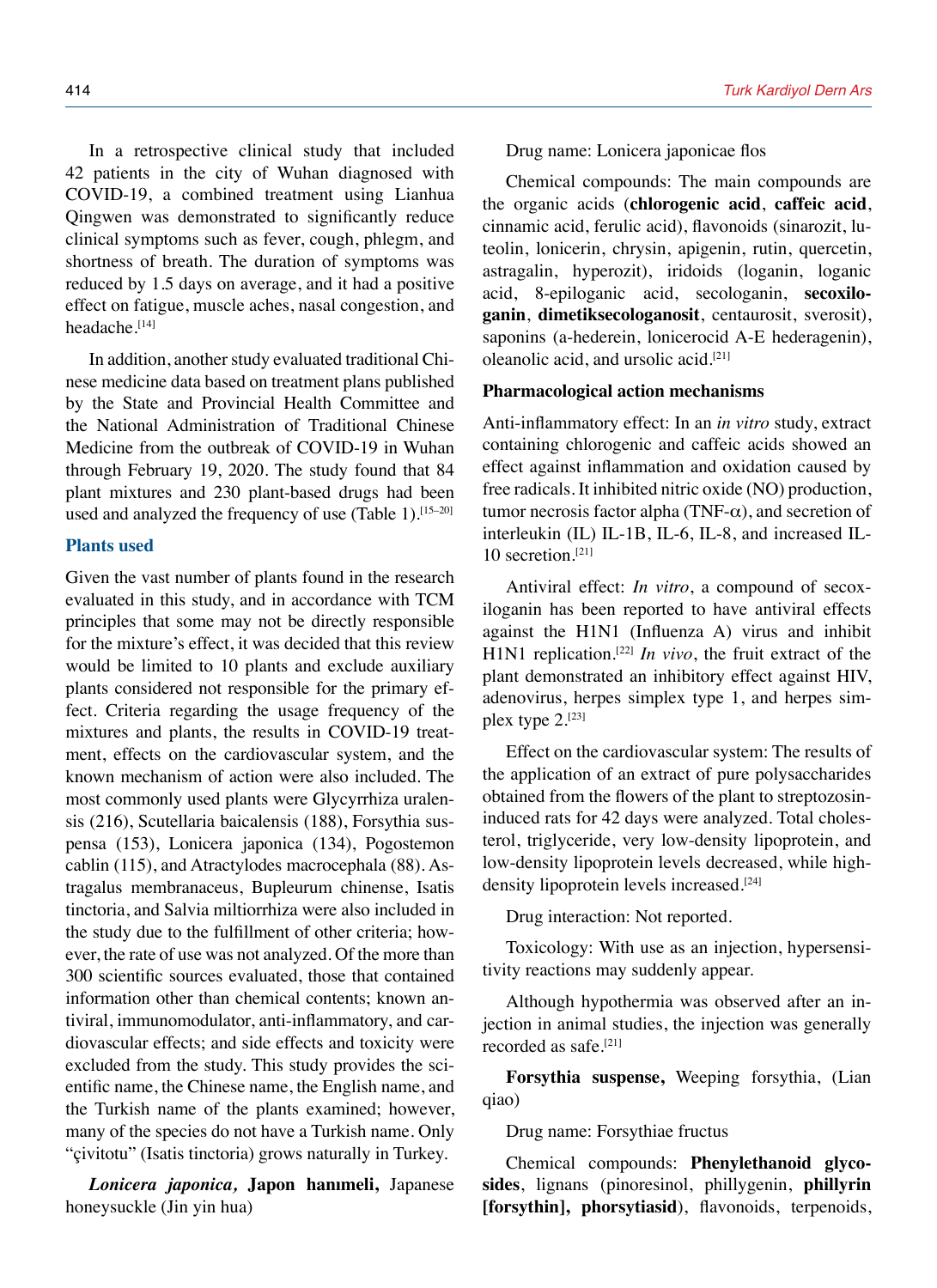alkaloids, chlorogenic acid, and caffeic acid are main compounds.[25]

#### **Pharmacological action mechanisms**

Antiviral effect: In an *in vivo* study, it was determined that when the compound of **phillyrin (forsythin)**, which is obtained from the fruit of the plant, was applied to H1N1-infected mice, tissue damage and lung damage were reduced and survival was prolonged. Furthermore, the IL-6 level, virus load, and influenza hemagglutinin level decreased.<sup>[26]</sup>

Effect on the cardiovascular system: When fractions obtained from the fruit of the plant were applied to mice with streptozosin-induced diabetes for 4 weeks, an ethyl acetate fraction was more inhibited in the enzyme 3-hydroxy-3-methylglutaryl coenzyme A reductase fractions compared with n-butanol and chloroform fractions. Serum total cholesterol, hepatic total cholesterol, and total triglyceride levels decreased.[27]

Drug interaction: Not reported.

Toxicity: Thus far, no toxicity has been reported. Water and ethanol extracts obtained from the leaves of the plant did not cause acute toxicity in studies with mice.[28]

*Glycyrrhiza uralensis,* **Çin meyankökü,** Chinese licorice (Gan cao)

Drug name: Liquiritiae radix

Chemical compounds: It contains triterpenic saponins (**glycyrrhizin**, glycyrrhic acid, glyciric acid, glycyrrhetinic acid) and flavonoids (liquritin, liquiritigenin, isoliquiritigenin, licoricidin).[29]

#### **Pharmacological action mechanisms**

Anti-inflammatory effect: It has been demonstrated that glycyrrhizin suppresses proinflammatory cyclooxygenase 2 (COX-2), inducible NO synthase, and TNF- $\alpha$ , and it was found to inhibit the phosphorylation and secretion of protein kinase C and HMGP 1 in an *in vivo* study.[30]

Antiviral effect: It was noted that glycyrrhizin reduced the production of chemokine ligand 10, IL-6 and chemokine ligand 5, and suppressed Avian influenza H5N1-induced apoptosis.[31] It has been observed that 18p-glycyrrhetinic acid effectively inhibits HIV-1 and virus antigen p24 accumulation, and protects cells from the cytopathogenic effect of the virus.[32]

Immunomodulatory effect: In an *in vivo* study on mice, glycyrrhizin was found to prevent airway resistance and increases in the number of eosinophils, improve IL-4, IL-5, and IL-13 levels in the bronchoalveolar lavage fluid and increase the level of interferon gamma (IFN-γ).<sup>[33]</sup>

Effect on cardiovascular system: In an *in vivo* study, isoliquiritigenin reduced the severity of reperfusion-induced arrhythmias and myocardial infarction by improving the activation of the Janus kinase 2-signal transducer and activator of transcription 3 (JAK-STAT3) pathway.<sup>[34]</sup> In another study, positive effects were reported regarding protection against heart disease such as ischemic damage due to the strong inhibition of  $K+$  channels.<sup>[35]</sup>

Drug interaction: It can reduce the effectiveness of antihypertensive drugs. When taken with the thiazide group diuretics, it may pose a risk of hypokalemia and interact with digitalis glycosides.<sup>[36]</sup>

Toxicity: Severe hypertension and hypokalemic metabolic alkalosis can be observed with long-term use of the root of the plant.<sup>[37]</sup>

*Isatis tinctoria (sin. Isatis indigotica),* **Çivitotu,** Indigo woad, (Song lan)

Drug name: Isatidis radix

Chemical compounds: The root extract contains **alkaloids** (isatindigoside A, isatindigoside B, isatindigobisindoloside A, isatindigobisindoloside B), **polysaccharides**, terpenic compounds, aldehydes (furfural), nitriles (2-Pentenenitrile) and isothiocyanates (3-Butyl).[38]

#### **Pharmacological action mechanisms**

Anti-inflammatory effect: According to an *in vitro* study, the alkaloids in the root extract had a COX inhibitory effect and reduced the release of proinflammatory cytokines.[38]

Antiviral effect: An *in vitro* study indicated that polysaccharides in the root extract of the plant inhibited viral duplication and adsorption of the virus to cell surfaces.[38]

Effect on the cardiovascular system: Not reported

Drug interaction: Not reported.

Toxicity: Not reported.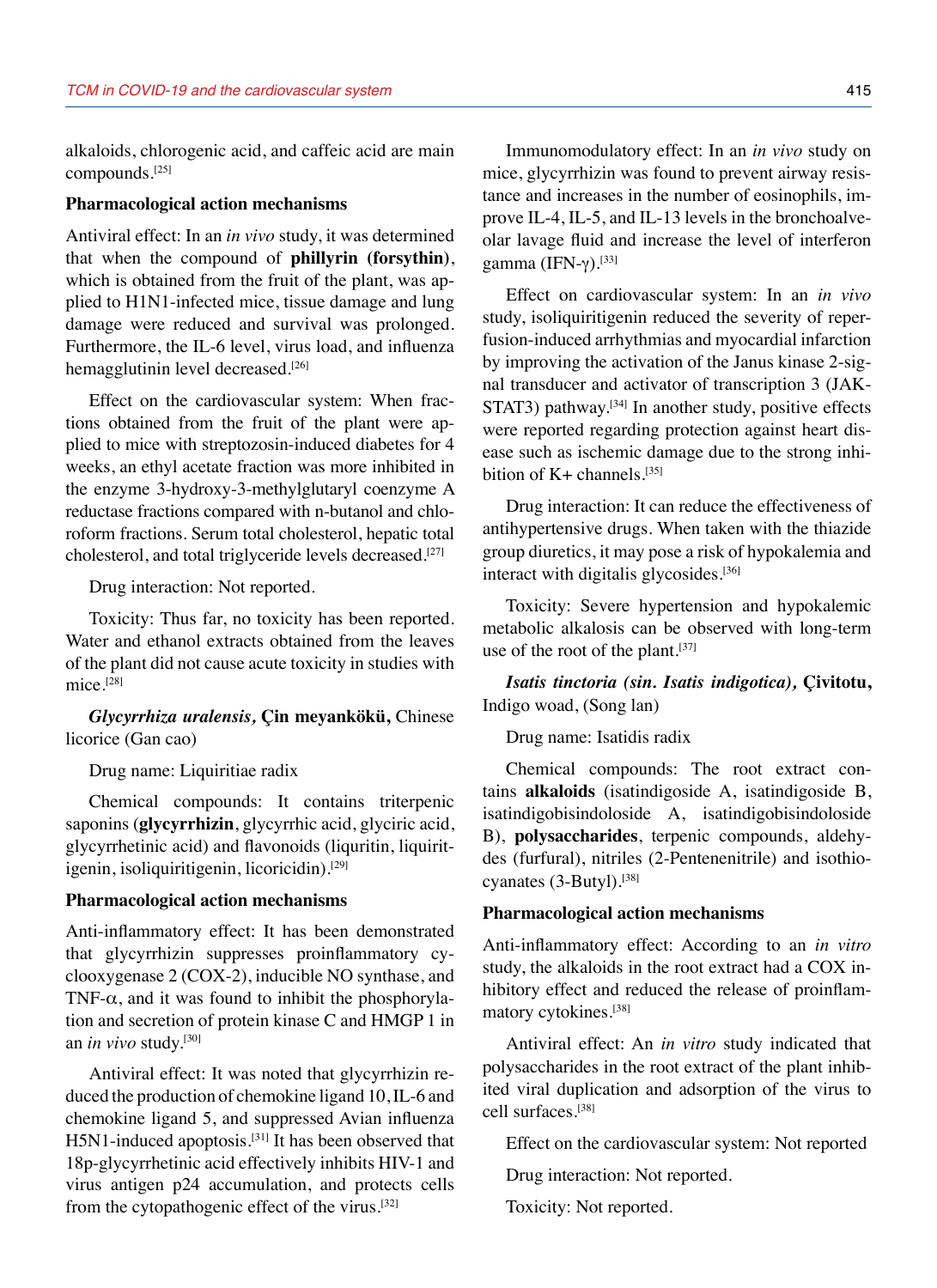*Pogostemon cablin,* **Paçuli (Tefârik),** Patchouli (Guang huo xiang)

Drug name: Pogostemonis herba

Chemical compounds: It includes **essential oils** (pogostemon, trans-caryophyllene), **phenylethanoids** (isoacteoside, acteoside and krenatoside) flavonoids (apigenin), phytosterols (daucosterol, β-sitosterol, stigmasterol), glycosides, terpenic compounds and organic acids (succinic acid).[39]

### **Pharmacological action mechanisms**

Antiviral effect: In an *in vitro* study, phenylethanoids (neurosinidase) showed a neuraminidase inhibitory effect and reduced the replication and infectiousness of the influenza virus.[40]

Anti-inflammatory effect: According to the results of an *in vitro* study, pogostone, eugenol, and rosmarinic acid substances in the essential oil decreased the release of proinflammatory cytokines by inhibiting the nuclear factor kappa B ( $NF$ - $\kappa$ B) pathway.<sup>[41]</sup>

Effect on the cardiovascular system: In an *in vivo* study, it was stated that the alpha-bulnesene substance in its content may increase platelet aggregation time as a result of an inhibitory effect on the platelet activating factor.<sup>[42]</sup>

Drug interaction: Theoretically, it can increase the coagulation time by increasing the effectiveness of anticoagulant and antiaggregant drugs.<sup>[42]</sup>

Toxicity: Not reported.

*Atractylodes macrocephala,* Large head (Bai zhu)

Drug name: Atractylodis macrocephalae rhizoma

Chemical compounds: Its rhizome extracts include **polysaccharides**, steroids (β-sitosterol, stigmasterol), flavonoids, flavonoid glycosides, benzoquinones, phenylpropanoids (caffeic acid, ferulic acid, 2-hydroxiferulic acid), sesquiterpenoids (**atractilenolide**, biatractilenolide, biepiasterolid), polyacetylenes, and coumarins.[43]

#### **Pharmacological action mechanisms**

Anti-inflammatory effect: In an *in vitro* study, the terpenic atractilenolide substance in the plant content decreased the release of proinflammatory cytokines (TNF-a, IL-1β and IL-6) by inhibiting the NF-κB pathway.[44]

Immunomodulatory effect: An *in vivo* study of mice indicated that polysaccharides increased T lymphocyte activity and IFN- $\gamma$  release.<sup>[45]</sup>

Effect on the cardiovascular system: According to an *in vivo* study, the lactones in the extract can prolong bleeding time by inhibiting ADP-dependent platelet aggregation.[46]

Drug interaction: Theoretically, it could increase coagulation time by increasing the effectiveness of anticoagulant and antiaggregant drugs.<sup>[46]</sup>

Toxicity: It has been stated that an aqueous extract given to mice at doses of 20 and 100 mg/kg in the form of an intraperitoneal injection did not cause toxicity.[43]

*Scutellaria baicalensis,* **Baykal kasidesi,** Baical skullcap (Huang qin)

Drug name: Scutellariae radix

Chemical compounds: **Flavonoids** (**baicalin, baicalein,** wogonoside, wogonin), diterpenoids, polysaccharides, β-carotene, and β-sitosterols are the main compounds.[47]

#### **Pharmacological action mechanisms**

Antiviral effect: Baicalin has demonstrated an antiviral effect through HIV-1 inhibition. Baicalin acts by binding to selected chemokines and interfering with the capacity of cellular receptors. For HIV-1 infection, these 2 mechanisms have co-receptor effects on essential elements. Baicalin causes HIV-1 reverse transcriptase inhibition by binding near the active site of the enzyme to which the viral RNA will bind.[48] In cell studies, the wogonin compound, which belongs to the flavonoid group of the plant, has an inhibitory effect on influenza A and B viruses via type 1 IFN and the adenosine monophosphate activated protein kinase pathway.[49]

Effect on cardiovascular system: It has been noted that after the spontaneous application of the active ingredient of baicalin, found in the flavone structure obtained from the plant, to hypertensive rats for 14 days, there was a decrease in systolic blood pressure and vascular tension of the aorta. When the mechanism of the active substance of baical for an antihypertensive effect was examined, the activation of ATP-dependent  $K+$  channels and intracellular  $Ca^{+2}$  channels in vascular smooth muscles had a vasorelaxant effect.<sup>[50]</sup>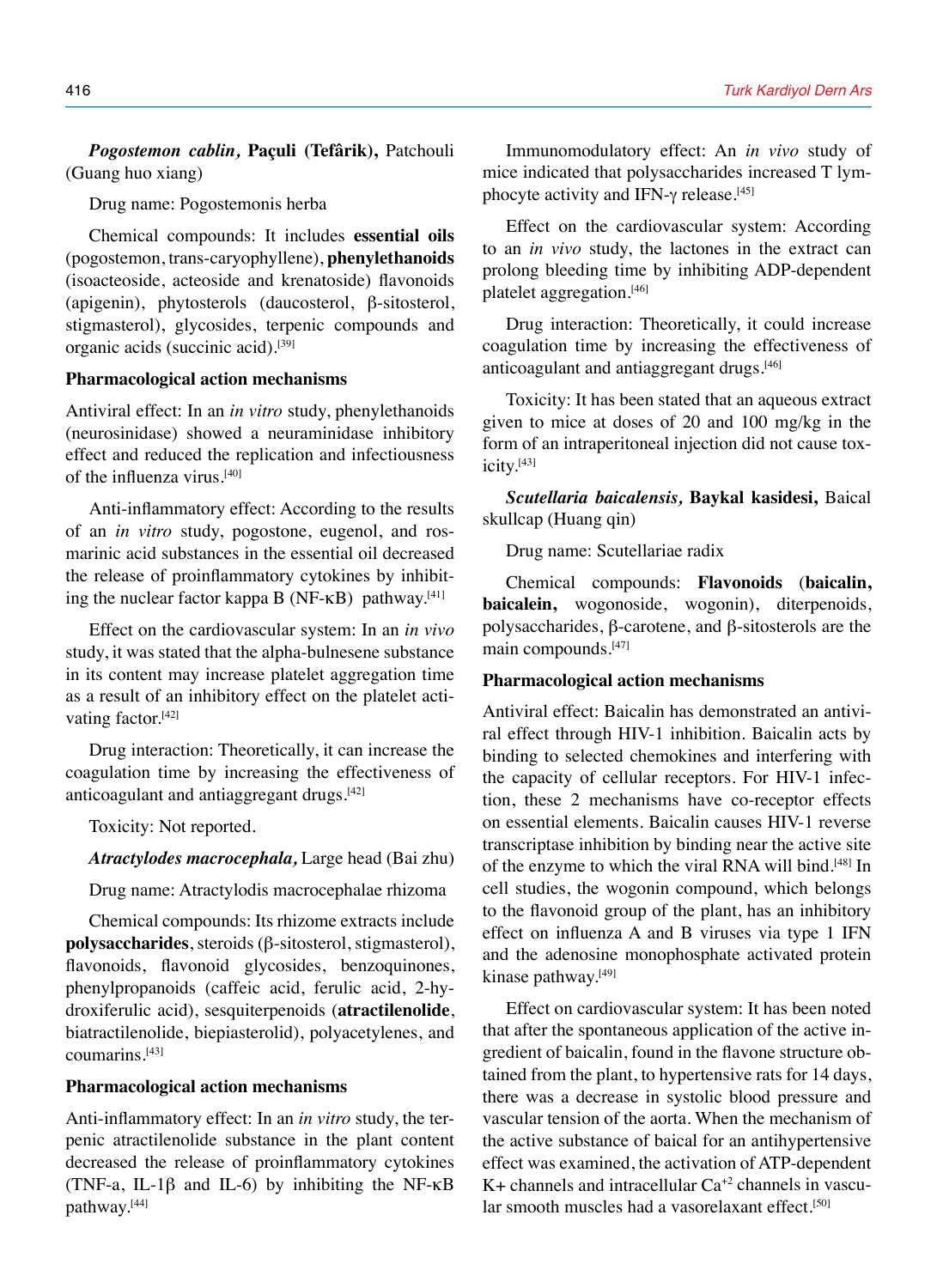Drug interaction: Theoretically may interact with warfarin.[51]

Toxicity: The plant has been used safely in TCM for centuries. However, some studies have shown that it can also have toxic effects. Despite the absence of a pronounced allergic reaction in oral preparations, some patients have had stomach discomfort and diarrhea. Hypothermia, muscle pain, and leukopenia were noted when high-dose injectable preparations were administered to humans. Nonetheless, it is widely used in clinical practice due to its low toxicity.[47] There have been cases of hepatotoxicity in which the related mechanisms cannot be explained. It was observed that jaundice and other symptoms appeared in patients within 6–24 weeks and that enzyme cases typically affect the hepatocellular level. After cessation of plant use, recovery was rapid. Case series with acute liver injuries that began with jaundice 1–3 months after the use of the plant were recorded.[52]

### *Astragalus membranaceus,* **Çin geveni,** Milkvetch, (Huang qi)

Drug name: Astragali radix

Chemical compounds: It contains triterpene saponins (**astragalosides I-VII** and acetyl derivatives, agroastragalosides I-VI, astramembranins), isoflavones (formononetin and calycosin), polysaccharides (astragaloglucans).[29]

#### **Pharmacological action mechanisms**

Anti-inflammatory effect: In an *in vitro* study, astragaloside IV significantly inhibited the production of NO, proinflammatory cytokines IL-1β, and TNF-α, depending on the dose.<sup>[53]</sup> Astragaloside IV lowered the serum levels of monocyte chemoattractant protein-1 and TNF- $\alpha$  in mouse lungs and also significantly suppressed mRNA levels of MCR-1, TNF- $\alpha$ , IL-6, and TLR4. It has been observed to reduce neutrophil infiltration and activation.[54]

Immunomodulatory effect: Astrogaloside II increased T and B lymphocyte proliferation *in vitro*. It also significantly increased CD25 and CD69 expression.[55] Astragaloside I, II, III, and IV showed marked IL-2 inducing activity.[56]

Antiviral effect: Published studies have reported that astragaloside IV has anti-human adenovirus type 3 (HAdV-3) capacity, and the underlying mechanisms are inhibition of HAdV-3 replication and HAdV-3 induced apoptosis.[57] It also reduced eosinophil and lymphocyte infiltration. It was observed that it modulates Th1/2 immune balance and activates peroxisome proliferator-activated receptors.[58]

Effect on cardiovascular system: In rats with isoprenaline-induced myocardial ischemia, it has been noted that astragaloside IV showed a calcium antagonistic effect, inhibiting calcium overload due to ischemia and hypoxia.[59]

In an *in vivo* study, astragaloside IV induced phosphorylation of JAK and STAT3, increasing the activity of the vascular endothelial growth factor regulated by STAT3. Therefore, it has been shown to promote angiogenesis and alleviate heart failure.<sup>[60]</sup>

Drug interaction: Not reported.

Toxicity: Not reported.

*Bupleurum chinense,* **Çin şeytanayağı,** Chinese thorowax (Bei chai hu)

Drug name: Bupleuri radix

Chemical compounds: The plant contains triterpene saponins (**saikosaponins**, saikogenins), polysaccharides (bupleurans) and phytosterols.

#### **Pharmacological action mechanisms**

Anti-inflammatory effect: In an *in vitro* study, saikosaponins in the extract were shown to have anti-inflammatory effects by reducing COX-2, NO synthase, TNF- $\alpha$ , IL-1 $\beta$ , IL-6, NF- $\kappa$ B, and mitogen-activated protein kinase levels and increasing the IL-10 level.<sup>[61]</sup>

Antiviral effect: Saikosaponins exhibited antiviral activity by reducing the replication of influenza A virus strains, NF-κB, and caspase-3-dependent virus ribonucleoprotein nuclear transport, and proinflammatory cytokine production.[62]

Immunomodulatory effect: An *in vivo* study revealed that saikosaponins had increased the proliferation of T lymphocytes, IL-4, and IL-10 levels, as well as decrease IFN-γ and TNF- $α$  levels.<sup>[63]</sup>

Effect on the cardiovascular system: Not reported.

Drug interaction: Not reported.

Toxicity: Acute or accumulative chronic hepatotoxicity and other digestive system diseases have been reported due to the use of Radix Bupleuri ex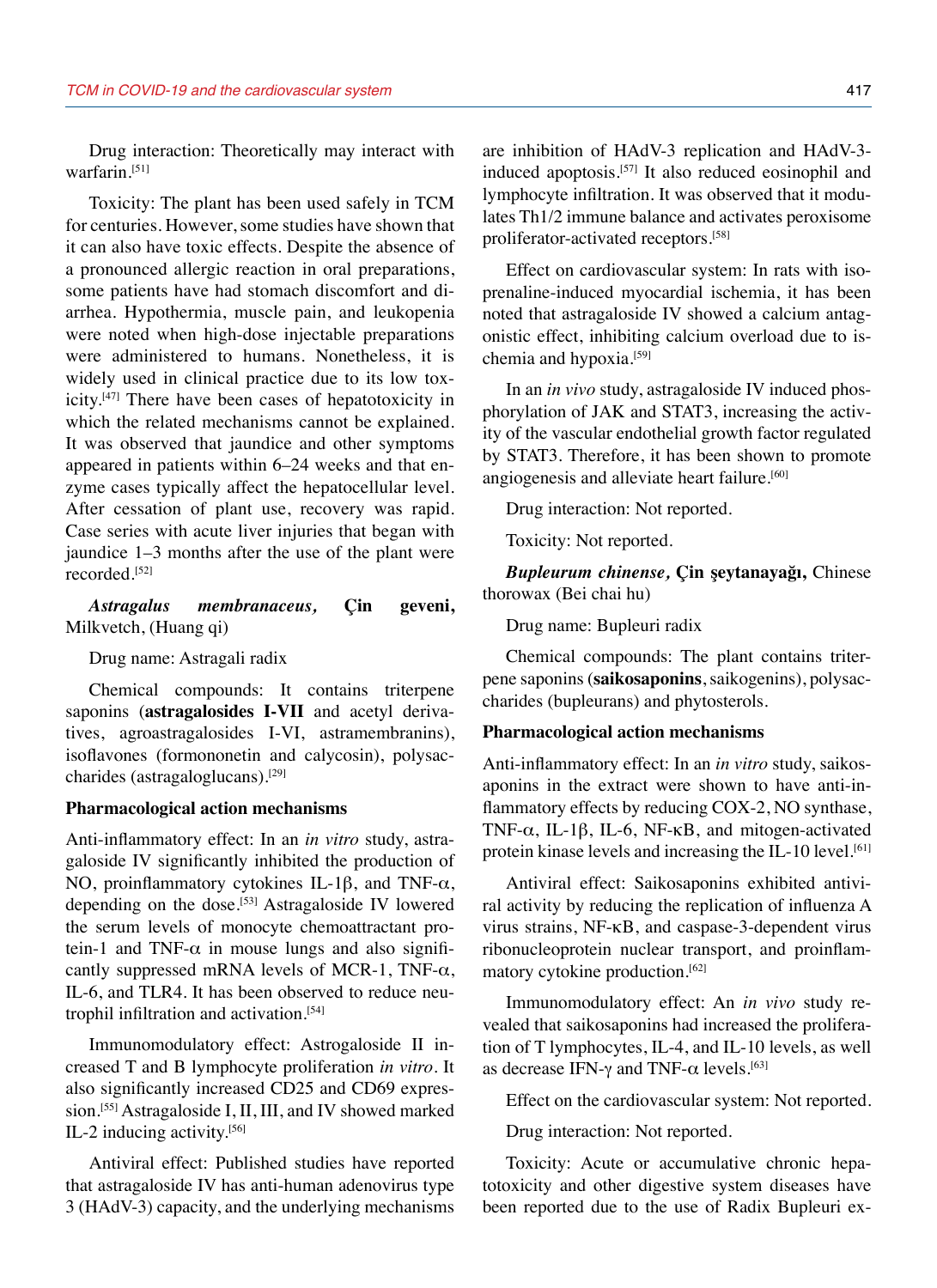tract and TCM formulas containing this plant extract at high doses.[64]

*Salvia miltiorrhiza,* **Çin Adaçayı,** Danshen/Chinese sage, (Dan shen)

Drug name: Radix Salviae miltiorrhizae

Chemical compounds: Diterpenoids (**tanshinone [Tan] IIA** and Tan IIB, cryptotansinone), phenolic acids (**salvianolic acid**, caffeic acid, isoferulic acid), fatty acids, salvianen, luteolin, and glycosides are the main compounds.[29]

### **Pharmacological action mechanisms**

Anti-inflammatory effect: Salvianolic acid B and the plant's aqueous ethanol extract inhibited TNF-α-induced NF-κB activation in human aortic endothelial cells.[65]

Antiviral effect: In an *in vitro* study, *Salvia miltiorrhiza* root extract inhibited viral entry and RNA synthesis, and lightened the apoptotic process in cells infected with enterovirus.<sup>[66]</sup>

Immunomodulatory effect: In a study on mice, the plant extract reduced serum immunoglobulin E production at different doses and increased cell-mediated immunity. It inhibited the production of oxygen radicals in the liver and spleen and NO production in the liver. It also increased the host resistance to *Listeria monocytogenes* by increasing the number of peripheral monocyte and natural killer cells and reduced IL-1β production.<sup>[67]</sup>

Effect on cardiovascular system: In an *in vivo* study, a Tan IIA compound was found to decrease the mean arterial pressure, have a vasodilator effect, and increase the amount of periarteriolar NO. Tan IIA prevented the reduction of endothelial nitric oxide synthase (eNOS) due to hypertension and increased eNOS expression.[68]

Drug interactions: It has been noted that Chinese sage increased bleeding time and decreased thromboxane formation and platelet aggregation when used with warfarin.<sup>[69]</sup>

Toxicity: It has been observed that the injection given to patients in China may have caused some negative results, such as headache, flushing, dizziness, skin itching, thrombocytopenia, and abnormal liver function.<sup>[70]</sup>

|         |  | Table 1. High frequency preparations and the plant |  |  |
|---------|--|----------------------------------------------------|--|--|
| content |  |                                                    |  |  |

| <b>Preparations</b>         | <b>Plants</b>                                                                                                                                                                                                                                                                                                                                                                                                                                                                                                                                                                                                   |
|-----------------------------|-----------------------------------------------------------------------------------------------------------------------------------------------------------------------------------------------------------------------------------------------------------------------------------------------------------------------------------------------------------------------------------------------------------------------------------------------------------------------------------------------------------------------------------------------------------------------------------------------------------------|
| Lian Hua Qing Wen[17]       | Lonicera japonica Thunb.<br>Ephedra sinica Stapf<br>Prunus armeniaca L.<br><b>Gypsum Fibrosum</b><br>Isatis tinctoria L. / Isatis indigotica<br>Fortune<br>Dryopteris crassirhizoma<br>Houttuynia cordata Thunb.<br>Pogostemon cablin (Blanco) Benth.<br>Rheum palmatum L.<br>Rhodiola rosea L.<br>Mentha haplocalyx                                                                                                                                                                                                                                                                                            |
| Tan Re Qing[18]             | Glycyrrhiza uralensis Fisch.<br>Scutellaria baicalensis Georgi<br>Ursus arctos Linnaeus<br>Capra hircus Linnaeus<br>Lonicera japonica Thunb.<br>Forsythia suspensa (Thunb.) Vahl                                                                                                                                                                                                                                                                                                                                                                                                                                |
| Shuang Huang Lian[17]       | Lonicera japonica Thunb.<br>Scutellaria baicalensis Georgi<br>Forsythia suspensa (Thunb.) Vahl                                                                                                                                                                                                                                                                                                                                                                                                                                                                                                                  |
| Qing Fei Jie Du Tang[19]    | <b>Ephedra sinica Stapf</b><br>Glycyrrhiza uralensis Fisch.<br>Prunus armeniaca L.<br><b>Gypsum Fibrosum</b><br>Cinnamomum cassia (L.) J.Presl<br>Alisma plantago-aquatica subsp.<br>orientale<br>Polyporus umbellatus<br>Atractylodes macrocephala Koidz.<br>Wolfiporia extensa (Beck) Ginns<br><b>Bupleurum chinense DC.</b><br>Scutellaria barbata D.Don<br>Zingiber officinale Roscoe<br>Aster tataricus L.f.<br>Tussilago farfara L.<br>Belamcanda chinensis (L.) DC.<br>Dioscorea batatas Decne.<br>Citrus $x$ aurantium L.<br>Citrus reticulata Blanco<br>Agastache rugosa (Fisch. &<br>C.A.Mey.) Kuntze |
| Xue Bi Jing <sup>[20]</sup> | Carthamus tinctorius L.<br>Paeonia veitchii Lynch<br>Ligusticum striatum DC.<br>Salvia miltiorrhiza Bunge<br>Angelica sinensis (Oliv.) Diels                                                                                                                                                                                                                                                                                                                                                                                                                                                                    |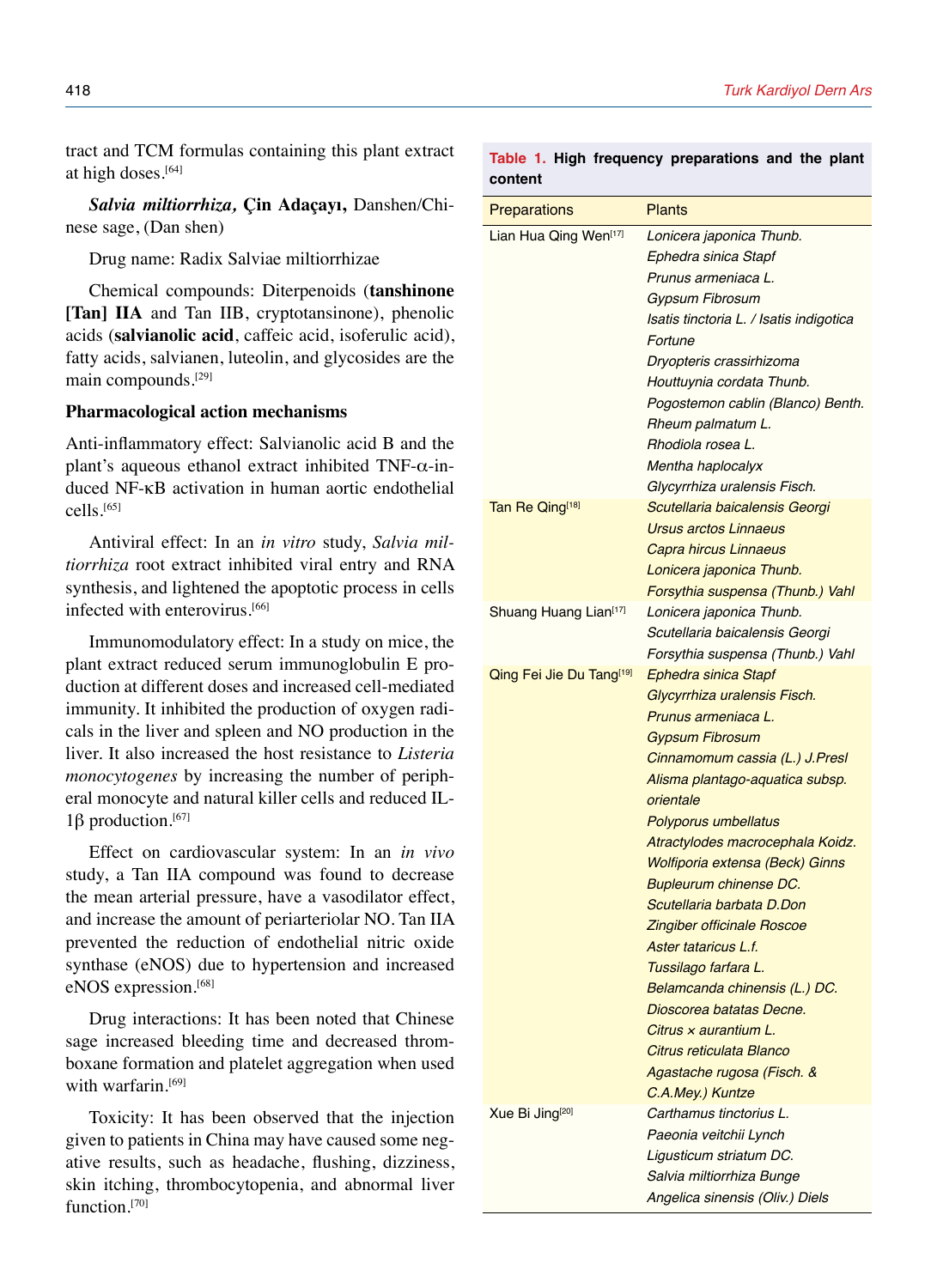#### **DISCUSSION**

The extract mixtures chosen for this study are derived from plants trialed in their respective traditional medicine, generally to prevent and improve symptoms of other respiratory tract diseases (such as H1N1 and severe acute respiratory syndrome). In other words, these are not novel formulas for the treatment of COVID-19.[1]

The plant ingredients found in the mixtures investigated have been generally shown to exhibit immunomodulator, antiviral, and anti-inflammatory activity in *in vitro* and *in vivo* clinical studies. Each plant mixture has been provided with a dedicated formula and name and is administered via oral or parenteral routes.

Generally, the plants are in use because they demonstrate multiple actions. There are anti-inflammatory and antiviral effects (*Lonicera japonica, Isatis tinctoria, Pogostemon cablin*), anti-inflammatory and immunomodulatory effects (*Atractylodes* *macrocephala*), or only antiviral effects (*Forsythia suspensa, Scutellaria baicalensis*), just as there are species demonstrating 3 of the mentioned properties (*Glycyrrhiza uralensis, Astragalus membranaceus, Bupleurum chinense, Salvia miltiorrhiza*). Table 2 lists the plants used in the treatment of COVID-19 categorized according to their activity and the mechanism of action.

Taking into account the most recent data on the effect of the virus on the function of the epithelial tissue of blood vessels, we also studied the effect of the plants on the cardiovascular system.

Of these plants, 8 (*Forsythia suspensa, Glycyrrhiza uralensis, Scutellaria baicalensis, Astragalus membranaceus, Lonicera japonica, Pogostemon cablin, Atractylodes macrocephala, Salvia miltiorrhiza*) were chosen because of the various effects they are shown to have on the cardiovascular system. The cardiovascular effects are provided in Table 3. Damage to the endothelial tissues on the inside of blood vessels is one of the effects of COVID-19 infection. Some phy-

| <b>Effect</b>            | Mechanism of action                                                   | <b>Plants</b>             |
|--------------------------|-----------------------------------------------------------------------|---------------------------|
| Antiviral effect         | Inhibition of viral replication and adsorption                        | Forsythia suspensa        |
|                          | of the virus to cell surfaces. [22,38,40,48,57,62,66]                 | Lonicera japonica         |
|                          |                                                                       | Scutellaria baicalensis   |
|                          |                                                                       | Glycyrrhiza uralensis     |
|                          |                                                                       | Astragalus membranaceus   |
|                          |                                                                       | <b>Bupleurum chinense</b> |
|                          |                                                                       | Isatis tinctoria          |
|                          |                                                                       | Pogostemon cablin         |
|                          |                                                                       | Salvia miltiorrhiza       |
| Anti-inflammatory effect | Cyclooxygenase-inhibitory effect, reduction of tumor                  | Lonicera japonica         |
|                          | necrosis factor and proinflammatory cytokine release,                 | Glycyrrhiza uralensis     |
|                          | inhibition of the Nuclear factor kappa B pathway, [30,38,41,44,61]    | Astragalus membranaceus   |
|                          | inhibition of nitric oxide production, [21,53]                        | Atractylodes macrocephala |
|                          | inhibition of neutrophil infiltration and activation. <sup>[54]</sup> | <b>Bupleurum chinense</b> |
|                          |                                                                       | Isatis tinctoria          |
|                          |                                                                       | Pogostemon cablin         |
|                          |                                                                       | Salvia miltiorrhiza       |
| Immunomodulatory effect  | Increased phagocytic activity and interferon-y release                | Astragalus membranaceus   |
|                          | of T lymphocytes. [45,55]                                             | Atractylodes macrocephala |
|                          | Increased cell-mediated immunity <sup>[67]</sup> and interleukin      | <b>Bupleurum chinense</b> |
|                          | 2-inducing activity.[56]                                              | Salvia miltiorrhiza       |

**Table 2. Classification of plants used in the treatment of COVID-19 according to their effect and mechanisms of action**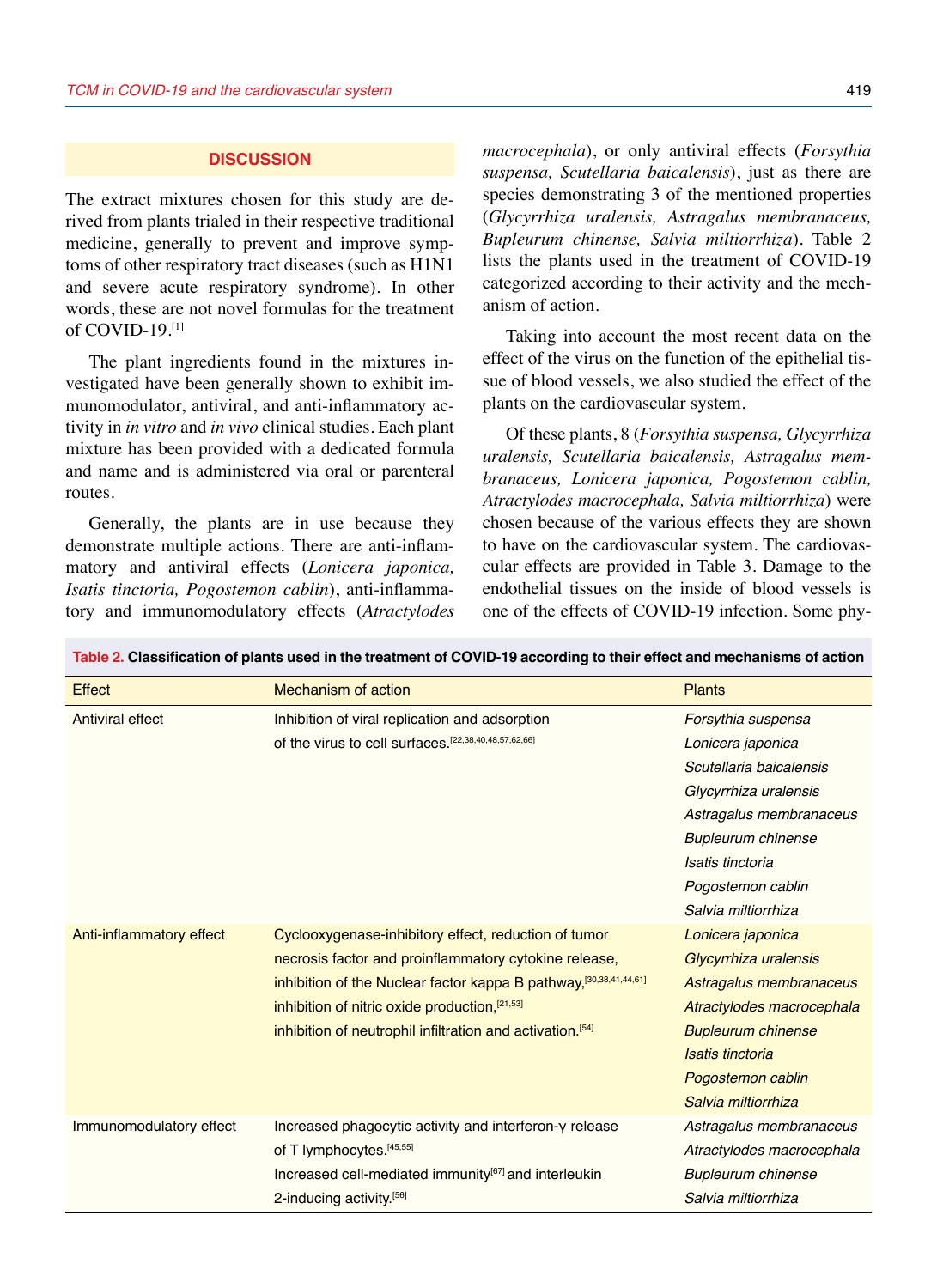tochemicals have demonstrated a reparative action on damaged endothelial function in a laboratory setting. Of compounds from the plants used in TCM treatments in our study, the phenolic acids and Tan II found in *Salvia miltiorrhiza*, polysaccharides found in *Astragalus membranaceus* and baicalein found in *Scutellaria baicalensis*, in particular are thought to have a positive effect on endothelial dysfunction through their anti-inflammatory and antioxidant activities.[29,71,72]

Aside from the demonstrated positive effect of their mechanisms of action on the cardiovascular or hemostatic systems, potential drug interactions may lead to undesirable side effects associated with the use of some plants. St. John's wort (*Hypericum perforatum* L.), ginseng (*Panax ginseng* C.A. Mey), ginkgo (*Ginkgo biloba* L.), garlic (*Allium sativum* L.), grapefruit (*Citrus paradisi Macfad*), and licorice root (*Glycyrrhiza glabra* L.) are the plants with the most common instances of such interactions. Interactions may be observed between plants used in the treatment of COVID-19 and some cardiovascular drugs.

Especially, *Glycyrrhiza uralensis* may interact with antihypertensive drugs, thiazide diuretics and digitalis glycosides.[36] *Salvia miltiorrhiza, Atractylodes macrocephala, Pogostemon cablin* and *Scutel-*

**Table 3. Effects of plants used in the treatment of COVID-19 on the cardiovascular system**

*laria baicalensis* may interact with anticoagulant drugs and warfarin.<sup>[42,46,69]</sup>

Among the plants in use, the species Scutellaria baicalensis and Bupleurum chinense must be considered carefully due to their potential for liver toxicity. Possible side effects of the species *Lonicera japonica* and *Scutellaria baicalensis* in preparations used for injection should be evaluated, as well as hypertension and hypokalemia linked with the use of *Glycyrrhiza uralensis*.

Although there may not be work specific to the effects on COVID-19, the plants in some TCM formulations have been tested in clinical studies for other viral infections and some have had positive results. However, debate is ongoing whether these applications are in line with evidence-based medical principles.

The World Health Organization (WHO) has stated concerns about clinical studies performed on traditional Chinese plant extracts, including difficulty in accepting their results due to a lack of a sufficient number of subjects and appropriate protocol, and the need for future clinical studies to be updated and developed in line with the appropriate standards.<sup>[16]</sup> Sackett,<sup>[73]</sup> a major contributor to the development of the concept of the clinical study around 50 years ago,

| Effect                      | Mechanism of action                                               | <b>Plants</b>             |
|-----------------------------|-------------------------------------------------------------------|---------------------------|
| Anticholesterol effect      | Lowering total cholesterol, LDL and VLDL,                         | Lonicera japonica         |
|                             | increasing HDL.(24) HMG-CoA reductase                             | Forsythia suspensa        |
|                             | inhibition, decrease in serum and hepatic                         |                           |
|                             | total triglyceride levels. <sup>[27]</sup>                        |                           |
| Antiplatelet effect         | Inhibition of platelet activating factor. [42,46,69]              | Pogostemon cablin         |
|                             |                                                                   | Atractylodes macrocephala |
|                             |                                                                   | Salvia miltiorrhiza       |
| Vasodilator effect          | Activation of intracellular Ca <sup>+2</sup> channels in vascular | Scutellaria baicalensis   |
| Antihypertensive effect     | smooth muscles, reduction of systolic blood                       | Salvia miltiorrhiza       |
|                             | pressure and vascular tension in the aorta. <sup>[50]</sup>       |                           |
|                             | eNOS expression, reducing arterial pressure,                      |                           |
|                             | increasing nitric oxide production. <sup>[68]</sup>               |                           |
| Calcium antagonistic effect | Inhibition of calcium overload due to ischemia                    | Astragalus membranaceus   |
|                             | and hypoxia, improving the activity of myocardial                 |                           |
|                             | calcium pumps. <sup>[59]</sup>                                    |                           |
| Antiarrhythmic effect       | Activation of JAK-STAT3 pathway, inhibition of                    | Glycyrrhiza uralensis     |
|                             | $K^+$ channels. $[34,35]$                                         |                           |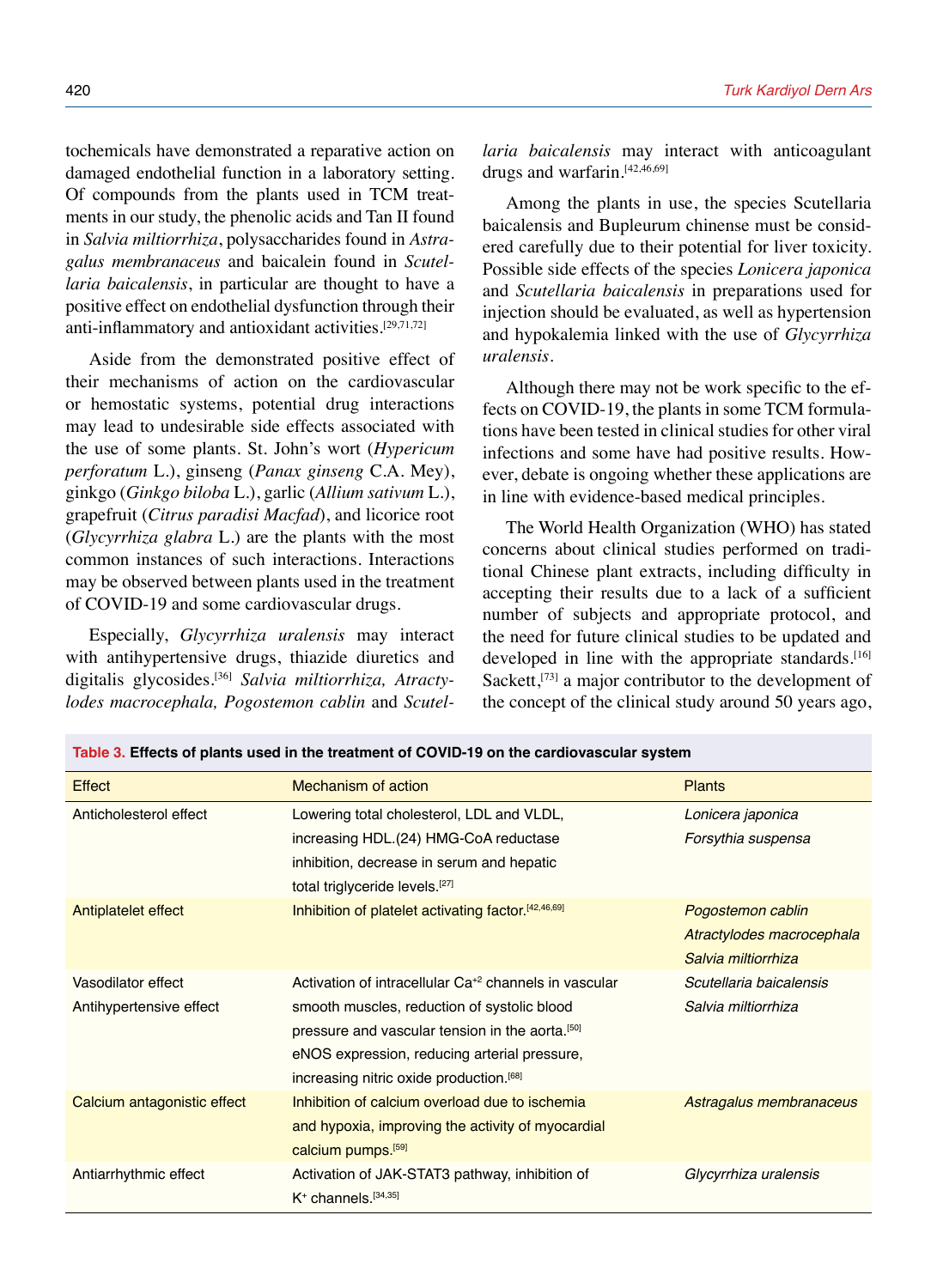said that evidence-based medicine was not restricted to randomized trials and meta-analysis. We cannot act on randomized trials and meta analyses alone in the midst of the current pandemic, because there is not enough time for many extensive studies while there are thousands of patients in need of urgent treatment. This means that a greater number of safety studies and clinical studies meeting good clinical practice guidelines are needed in order for these plants to reach the level of evidence necessary to be used for treatment. As a case in point, after reports were published putting forward artemisin, derived from the plant *Artemisia annua*, as a compound possessing preventive and curative properties for COVID-19, the WHO released a statement saying that while it supports traditional remedies, there was insufficient evidence to support claims to prevent or treat COVID-19.[74]

Besides the need for more clinical studies in accordance with good clinical practice standards, the biggest problems seen with such treatment recommendations are generally a lack or abandonment of treatment using standard methods, and interruption in the course of treatment. As specified in the studies from China, the tests were given supplementary to normal treatment. Another critical point that must be taken into account is interactions with other medications. The mechanisms of action of the plants and/ or mixtures administered must be well understood in order to elucidate these issues. Another important problem is the safety of the administered product. Just as interaction problems may result from substances found in the plant used, they may also result from the methods of preparation and administration. For this reason, we have provided the side effects associated with a portion of the aforementioned plants.

Plant products may interact with drugs used for cardiovascular diseases, such as warfarin, digitalis, aspirin, alpha blockers, calcium channel blockers, diuretics, statins, antihypertensives, steroids, cardiac glycosides, and anticoagulants. Among the most common unwanted side effects of these plants, most notably bleeding and arrhythmia, are effects with other serious implications, such as hypokalemia, rising or falling blood pressure, and increased heart rate.<sup>[75]</sup>

It is impossible to say how the many botanical products used during the COVID-19 pandemic will affect a virus whose mechanism of infection is not fully known. These products can create a false sense of confidence among those who use them and have a negative effect on the spread of the pandemic. People who use these products or methods may feel like they cannot get infected or fall ill, which may lead them to act recklessly in terms protecting themselves and others from infection.

As a result, although the plants found in these formulations have been observed to have effects in laboratory or animal studies, the existing clinical studies in accordance with standard procedures are insufficient. More clinical studies are necessary in order to be able to use these plants safely at a clinical level.

**Peer-review:** Externally peer-reviewed.

#### **Conflict-of-interest:** None.

**Authorship contributions:** Concept: E.A.; Design: E.A., M.E., Z.A., E.Ö.E.; Supervision: E.A., A.Y.Ü.; Materials: E.A., M.E., Z.A., E.Ö.E., A.Y., N.A.; Data: E.A., M.E., Z.A., E.Ö.E., A.Y., N.A.; Analysis: E.A., A.Y.Ü.; Literature search: E.A., M.E., Z.A., E.Ö.E., A.Y., N.A.; Writing: E.A., M.E., Z.A., E.Ö.E., A.Y., N.A.; Critical revision: E.A., A.Y.Ü.

#### **REFERENCES**

- 1. Zhang Q, Wang Y, Qi C, Shen L, Li J. Clinical trial analysis of 2019-nCoV therapy registered in China. J Med Virol 2020 Feb 28:10.1002/jmv.25733. [Epub ahead of print], doi: 10.1002/jmv.2573[3. \[CrossRef\]](https://doi.org/10.1002/jmv.25733)
- 2. Li G, Fan Y, Lai Y, Han T, Li Z, Zhou P, et al. Coronavirus infections and immune response[s. J Med Virol 2020;92:424–32.](https://doi.org/10.1002/jmv.25685)
- 3. European Directorate for the Quality of Medicines. Healthcare (EDQM). European Pharmacopoeia 9.8. Available at: https://www.edqm.eu/en/news/pheur-supplement-98-available-now. Accessed May 29, 2020.
- 4. European medicines agency. Available at: https://www.ema. europa.eu/en/committees/committee-herbal-medicinal-products-hmpc. Accessed May 29, 2020.
- 5. Özbir E, Yazıcıoğlu A, Akalın E. Ammi Visnaga (Kürdanotu, Hiltan). Türk Farmakope Dergisi 2019;4:95–111.
- 6. Xu HY, Zhang YQ, Liu ZM, Chen T, Lv CY, Tang SH, et al. ETCM: an encyclopaedia of traditional Chinese medicine. Nucleic Acids Res 2019;47:D976–D82[. \[CrossRef\]](https://doi.org/10.1093/nar/gky987)
- 7. Chen T, Niu X, Si Y, Yang X, Ma L, Niu T. Application of Traditional Chinese Medicine Four-diagnostic auxiliary apparatus in evaluation of health status and clinical treatment. J Tradit Chin Med 2018;38:447–5[1. \[CrossRef\]](https://doi.org/10.1016/S0254-6272(18)30637-X)
- 8. Ding J, Xia YL. Present Situation of Chinese Medicinal Plant Resources. Resource Development and Market 2005;21:453– 4.
- 9. National Administration of Traditional Chinese Medicine of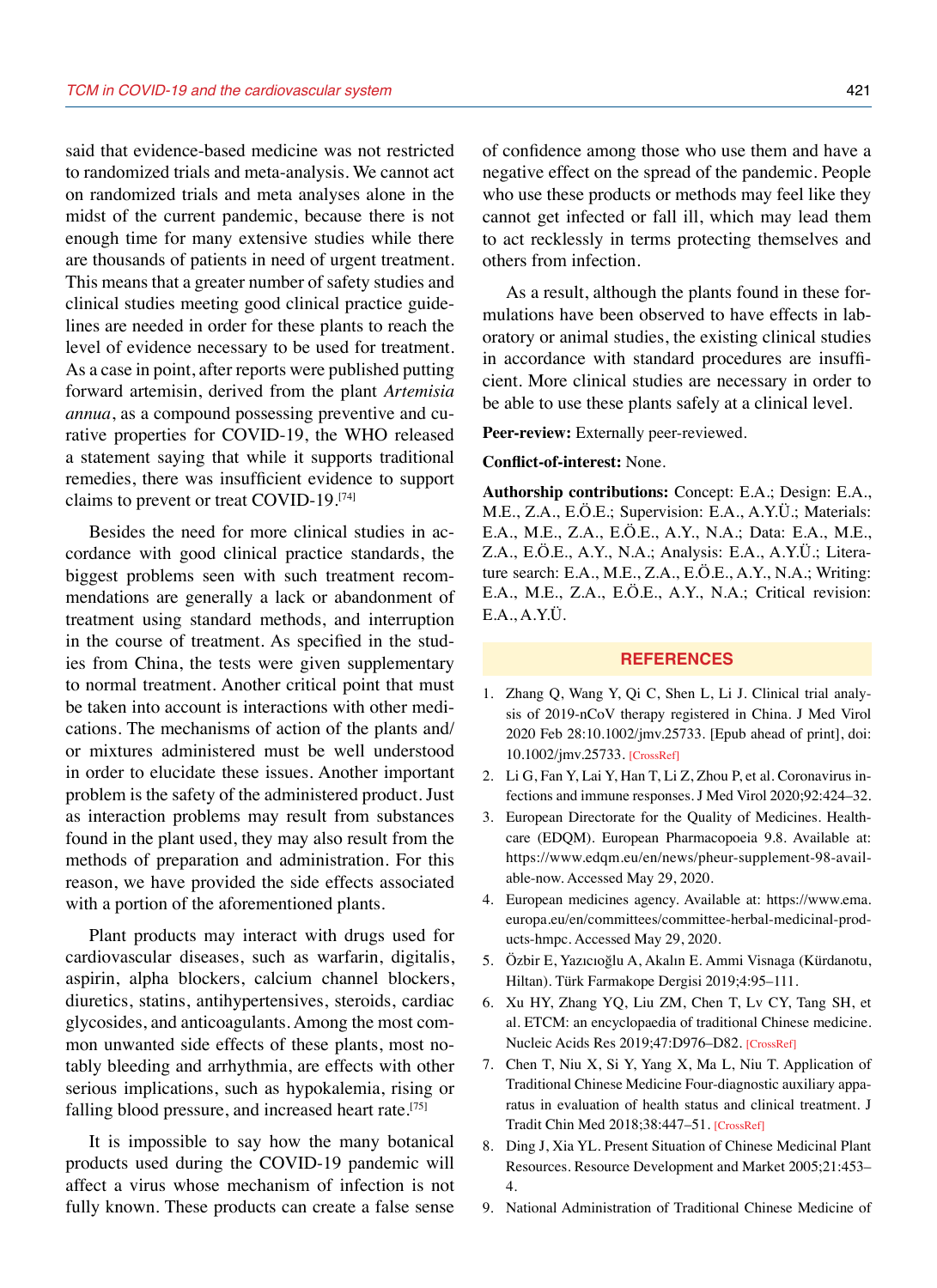China. Progress in screening of effective prescriptions of traditional Chinese medicine. Available at: http://bgs.satcm.gov. cn/gongzuodongtai/2020-02-06/12866.html. Accessed May 29, 2020.

- 10. National Administration of Traditional Chinese Medicine of China. Qingfei Paidu Decoction is an effective prescription for the treatment of mild common pneumonia. Available at: http://www.satcm.gov.cn/xinxifabu/meitibaodao/2020-04-23/14821.html. Accessed May 29, 2020.
- 11. Wang RQ, Yang SJ, Xie CG, Shen QL, Li MQ, Lei X, et al. Clinical Observation of Qingfeipaidu Decoction in the Treatment of COVID-19. [Article in Chinese] Chinese Materia Medica Pharmacology and Clinics 2020;36:13–8.
- 12. Lyu RB, Wang WJ, Li X. Clinical Observation on Lianhua Qingwen Granules Combined with Western Medicine Conventional Therapy in the Treatment of 63 Suspected Cases of Coronavirus Disease 2019. [Article in Chinese] Journal of Traditional Chinese Medicine 2020;61:655–9.
- 13. Cheng DZ, Wang WJ, Li Y, Wu XD, Zhou B, Song QY. 51 cases of new coronavirus pneumonia patients with traditional Chinese medicine Lianhua Qingwen analysis: multi-center retrospective. [Article in Chinese] Tianjin Journal of Traditional Chinese Medicine 2020;1-6.
- 14. Yao KT, Liu MY, Li X. A retrospective clinical analysis of pneumonia in the treatment of novel coronavirus infection with lianhua qingwen. [Article in Chinese] Chin J Exp Tradit Med Formul 2020;15:150–4.
- 15. Fan TT, Chen YC, Ma FQ, Wang HC, Yang YP, Chen JX, et al. Analysis of medication characteristics of traditional Chinese medicine in treating coronavirus disease-19 based on data mining. [Article in Chinese] J Zhejiang Univ Med Sci 2020;49:1–11.
- 16. Maxmen A. More than 80 clinical trials launch to test coronavirus treatments. Nature. Available at: https://www.nature. com/articles/d41586-020-00444-3. Accessed May 29, 2020.
- 17. Yang Y, Islam MS, Wang J, Li Y, Chen X. Traditional Chinese Medicine in the Treatment of Patients Infected with 2019- New Coronavirus (SARS-CoV-2): A Review and Perspective. [International Journal of Biological Sciences 2020;16:1708.](https://doi.org/10.7150/ijbs.45538)
- 18. Wang P, Liao X, Xie YM, Chai Y, Li LH. Tanreqing injection for acute bronchitis disease: A systematic review and meta-analysis of randomized controlled trials. Complement Ther Med 2016;25:143–58[. \[CrossRef\]](https://doi.org/10.1016/j.ctim.2016.02.008)
- 19. Du HZ, Hou XY, Miao YH, Huang BS, Liu DH. Traditional Chinese Medicine: an effective treatment for 2019 novel coronavirus pneumonia (NCP). [Chin J Nat Med 2020;18:221–5.](https://doi.org/10.1016/S1875-5364(20)30022-4)
- 20. Wang P, Song Y, Liu Z, Wang H, Zheng W, Liu S, et al. Xuebijing injection in the treatment of severe pneumonia: study protocol for a randomized controlled trial. Trials 2016;17:142– 52. [\[CrossRef\]](https://doi.org/10.1186/s13063-016-1282-8)
- 21. Li Y, Li W, Fu C, Song Y, Fu Q. Lonicerae japonicae flos and Lonicerae flos: a systematic review of ethnopharmacology, phytochemistry and pharmacology. [Phyto Rev 2019;19:1–61.](https://doi.org/10.1007/s11101-019-09655-7)
- 22. Kashiwada Y, Omichi Y, Kurimoto S, Shibata H, Miyake Y, Kirimoto T, et al. Conjugates of a secoiridoid glucoside with a phenolic glucoside from the flower buds of Lonicera japonica Thunb. Phytochemistry 2013;96:423–[9. \[CrossRef\]](https://doi.org/10.1016/j.phytochem.2013.09.021)
- 23. Ou S, Zhang W, Chen L. Study on the differences of antiviral phenolic acids and flavonoids between Lonicerae japonicae flos and Lonicerae Flos. China Pharm 2015;26:4750–2.
- 24. Wang D, Zhao X, Liu Y. Hypoglycemic and hypolipidemic effects of a polysaccharide from flower buds of Lonicera japonica in streptozotocin-induced diabetic rats. Int J Biol Macromol 2017;102:396–404[. \[CrossRef\]](https://doi.org/10.1016/j.ijbiomac.2017.04.056)
- 25. Wang Z, Xia Q, Liu X, Liu W, Huang W, Mei X, et al. Phytochemistry, pharmacology, quality control and future research of Forsythia suspensa (Thunb.) Vahl: a review. J Ethnopharmacol 2018;210:318–39[. \[CrossRef\]](https://doi.org/10.1016/j.jep.2017.08.040)
- 26. Qu XY, Li QJ, Zhang HM, Zhang XJ, Shi PH, Zhang XJ, et al. Protective effects of phillyrin against influenza A virus in vivo. Arch Pharm Res 2016;39:998–100[5. \[CrossRef\]](https://doi.org/10.1007/s12272-016-0775-z)
- 27. Zhang Y, Feng F, Chen T, Zhıngwen L, Shen QW. Antidiabetic and antihyperlipidemic activities of Forsythia suspensa (Thunb.) Vahl (fruit) in streptozotocin-induced diabetes mice. J Ethnopharmacol 2016;192:256–6[3. \[CrossRef\]](https://doi.org/10.1016/j.jep.2016.07.002)
- 28. Li X, Guo W, Chen F, Li Q, Wei Y, Fan Y. Acute toxicity of different extracts of Forsythia suspensa leaves. Feed Res 2013;1:11–2.
- 29. Williamson EM, Driver S, Baxter K. Stockley's Herbal Medicines Interactions. 2nd ed. London, UK: Pharmaceutical Press; 2013.
- 30. Luo L, Jin Y, Kim ID, Lee JK. Glycyrrhizin attenuates kainic Acid-induced neuronal cell death in the mouse hippocampus. Exp Neurobiol 2013;22:107–1[5. \[CrossRef\]](https://doi.org/10.5607/en.2013.22.2.107)
- 31. Michaelis M, Geiler J, Naczk P, Sithisarn P, Ogbomo H, Altenbrandt B, et al. Glycyrrhizin inhibits highly pathogenic H5N1 influenza A virus-induced pro-inflammatory cytokine and chemokine expression in human macrophages. Med Microbiol Immunol 2010;199:291–7[. \[CrossRef\]](https://doi.org/10.1007/s00430-010-0155-0)
- 32. Hardy ME, Hendricks JM, Paulson JM, Faunce NR. 18β-glycyrrhetinic acid inhibits rotavirus replication in culture. Virol J 2012;9:96[. \[CrossRef\]](https://doi.org/10.1186/1743-422X-9-96)
- 33. Ma C, Ma Z, Liao XL, Liu J, Fu Q, Ma S. Immunoregulatory effects of glycyrrhizic acid exerts anti-asthmatic effects via modulation of Th1/Th2 cytokines and enhancement of  $CD4(+)CD25(+)Foxp3+$  regulatory T cells in ovalbumin-sen-sitized mice. J Ethnopharmacol 2013;148:755–62. [\[CrossRef\]](https://doi.org/10.1016/j.jep.2013.04.021)
- 34. An W, Yang J, Ao Y. Metallothionein mediates cardioprotection of isoliquiritigenin against ischemia-reperfusion through JAK2/STAT3 activation. Acta Pharmacologica Sinica 2006;27:1431–7. [\[CrossRef\]](https://doi.org/10.1111/j.1745-7254.2006.00419.x)
- 35. Noguchi C, Yang J, Sakamoto K, Maeda R, Takahashi K, Takasugi H, et al. Inhibitory effects of isoliquiritigenin and licorice extract on voltage-dependent K+ currents in H9c2 cells. J Pharmacol Sci 2008;108:439–45[. \[CrossRef\]](https://doi.org/10.1254/jphs.08227FP)
- 36. Mu Y, Zhang J, Zhang S, Zhou HH, Toma D, Ren S, et al. Tra-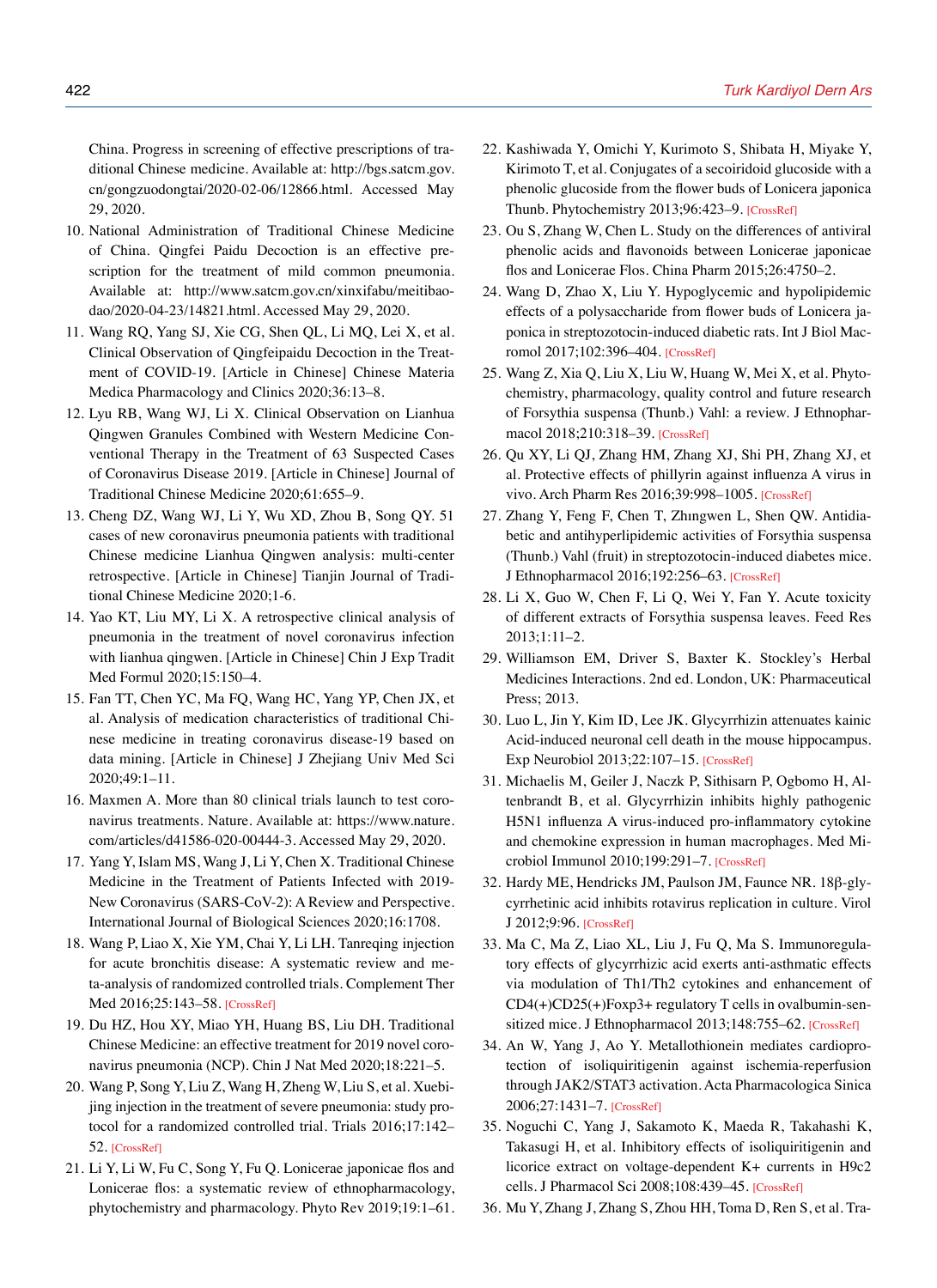ditional Chinese medicines Wu Wei Zi (Schisandra chinensis Baill) and Gan Cao (Glycyrrhiza uralensis Fisch) activate pregnane X receptor and increase warfarin clearance in rats. J Pharmacol Exp Ther 2006;316:1369–7[7. \[CrossRef\]](https://doi.org/10.1124/jpet.105.094342)

- 37. Heikens J, Fliers E, Endert E, Ackermans M, van Montfrans G. Liquorice-induced hypertension--a new understanding of an old disease: case report and brief review. Neth J Med 1995;47:230–4. [\[CrossRef\]](https://doi.org/10.1016/0300-2977(95)00015-5)
- 38. Speranza J, Miceli N, Taviano MF, Ragusa S, Kwiecień I, Szopa A, et al. Isatis tinctoria L. (Woad): A Review of Its Botany, Ethnobotanical Uses, Phytochemistry, Biological Activities, and Biotechnological [Studies. Plants 2020;9:298.](https://doi.org/10.3390/plants9030298)
- 39. Swamy MK, Sinniah UR. A Comprehensive Review on the Phytochemical Constituents and Pharmacological Activities of Pogostemon cablin Benth: An Aromatic Medicinal Plant of Industrial Importance. Molecules 2015;20:8521–47[. \[CrossRef\]](https://doi.org/10.3390/molecules20058521)
- 40. Chen BL, Wang YJ, Guo H, Zeng GY. Design, synthesis, and biological evaluation of crenatoside analogues as novel influenza neuraminidase inhibitors. Eur J Med Chem. 2016;109:199–20[5. \[CrossRef\]](https://doi.org/10.1016/j.ejmech.2015.12.031)
- 41. Park SY, Neupane GP, Lee SO, Lee JS, Kim MY, Kim SY, et al. Protective effects of Pogostemon cablin Bentham water extract on inflammatory cytokine expression in TNBS-induced colitis in rats. [Arch Pharm Res 2014;37:253–62.](https://doi.org/10.1007/s12272-013-0260-x)
- 42. Hsu HC, Yang WC, Tsai WJ, Chen CC, Huang HY, Tsai YC. Alpha-bulnesene, a Novel PAF Receptor Antagonist Isolated From Pogostemon Cablin. Biochem Biophys Res Commun 2006;345:1033–[8. \[CrossRef\]](https://doi.org/10.1016/j.bbrc.2006.05.006)
- 43. Zhu B, Zhang QL, Hua JW, Cheng WL, Qin LP. The traditional uses, phytochemistry, and pharmacology of Atractylodes macrocephala Koidz.: A review. J Ethnopharmacol 2018;226:143–67[. \[CrossRef\]](https://doi.org/10.1016/j.jep.2018.08.023)
- 44. Wang C, Duan H, He L. Inhibitory effect of atractylenolide I on angiogenesis in chronic inflammation in vivo and in vitro. Eur J Pharmacol 2009;612:143–52[. \[CrossRef\]](https://doi.org/10.1016/j.ejphar.2009.04.001)
- 45. Liu J, Chen X, Yue C, Hou R, Chen J, Lu Y, et al. Effect of selenylation modification on immune-enhancing activity of Atractylodes macrocephala polysaccharide. Int J Biol Macromol 2015;72:1435–4[0. \[CrossRef\]](https://doi.org/10.1016/j.ijbiomac.2014.10.022)
- 46. Chen Y, Yang W, Guo L, Wu X, Zhang T, Liu J, et al. Atractylodes Lactone Compounds Inhibit Platelet Activation. Platelets 2017;28:194–202[. \[CrossRef\]](https://doi.org/10.1080/09537104.2016.1209477)
- 47. Zhao T, Tang H, Xie L, Zheng Y, Ma Z, Sun Q, et al. Scutellaria baicalensis Georgi. (Lamiaceae): a review of its traditional uses, botany, phytochemistry, pharmacology and toxicology. J Pharm Pharmacol 2019;71:1353–69[. \[CrossRef\]](https://doi.org/10.1111/jphp.13129)
- 48. Kitamura K, Honda M, Yoshizaki H, Yamamoto S, Nakane H, Fukushima M, et al. Baicalin, an inhibitor of HIV-1 produc-tion in vitro. Antiviral Res 1998;37:131-4[0. \[CrossRef\]](https://doi.org/10.1016/S0166-3542(97)00069-7)
- 49. Seong RK, Kim JA, Shin OS. Wogonin, a flavonoid isolated from Scutellaria baicalensis, has antiviral activities against influenza infection via modulation of AMPK pathways. Acta Virol 2018;62:78–85[. \[CrossRef\]](https://doi.org/10.4149/av_2018_109)
- 50. Ding L, Jia C, Zhang Y, Wang W, Zhu W, Chen Y, et al. Baicalin relaxes vascular smooth muscle and lowers blood [pressure in spontaneously hypertensive rats. Biomed Pharma](https://doi.org/10.1016/j.biopha.2018.12.086)cother 2019;111:325–30.
- 51. Braun L, Cohen M. Herbs and Natural Supplements, An Evidence-Based Guide. Australia: Elsevier Health Sciences; 2015.
- 52. LiverTox. Clinical and Research Information on Drug-Induced Liver Injury. Available at: https://www.ncbi.nlm.nih. gov/books/NBK547852/. Accessed May 29, 2020.
- 53. Wang YP, Li XY, Song CQ, Hu ZB. Effect of astragaloside IV on T, B lymphocyte proliferation and peritoneal macrophage function in mice. Acta Pharmacol Sin 2002;23:263–6.
- 54. Zhang WJ, Fre Bi. Astragaloside IV inhibits NF-κ B activation and inflammatory gene expression in LPS-treated mice. Mediators Inflamm 2015;2015:274314. [\[CrossRef\]](https://doi.org/10.1155/2015/274314)
- 55. Wan CPLX, Gao LF, Hou XQ, Yang PL, He YF, Yang W, et al. Astragaloside II triggers T cell activation through regulation of CD45 protein tyrosine phosphatase activity. Acta Pharmacol Sin 2013;34:522–30[. \[CrossRef\]](https://doi.org/10.1038/aps.2012.208)
- 56. Yesilada EE, Bedir I, Calis Y, Takaishi Y, Ohmoto Y. Effects of triterpene saponins from Astragalus species on in vitro cytokine release. J Ethnopharmacol 2005;96:71–7[. \[CrossRef\]](https://doi.org/10.1016/j.jep.2004.08.036)
- 57. Shang LZ, Qu L, Sun Y, Wang F, Liu S, Wang H, et al. Astragaloside IV inhibits adenovirus replication and apoptosis in A549 cells in vitr[o. J Pharm Pharmacol 2011;63:688–94.](https://doi.org/10.1111/j.2042-7158.2011.01258.x)
- 58. Chen SM, Tsai YS, Lee SW, Liu YH, Liao SK, Chang WW, et al. Astragalus membranaceus modulates Th1/2 immune balance and activates PPARγ in a murine asthma model. Biochem Cell Biol 2014;92:397–405. [\[CrossRef\]](https://doi.org/10.1139/bcb-2014-0008)
- 59. Li ZP, Cao Q. Effects of astragaloside IV on myocardial calcium transport and cardiac function in ischemic rats. Acta Pharmacol Sin 2002;23:898–904.
- 60. Sui YB, Wang Y, Liu L, Liu F, Zhang YQ. Astragaloside IV alleviates heart failure by promoting angiogenesis through the JAK-STAT3 pathway. Pharm Biol 2019;57:48–5[4. \[CrossRef\]](https://doi.org/10.1080/13880209.2019.1569697)
- 61. Zhu J, Luo C, Wang P, He Q, Zhou J, Peng H. Saikosaponin A mediates the inflammatory response by inhibiting the MAPK and NF-kappaB pathways in LPS- stimulated RAW 264.7 cells. Exp Ther Med 2013;5:1345–50[. \[CrossRef\]](https://doi.org/10.3892/etm.2013.988)
- 62. Chen J, Duan M, Zhao Y, Ling F, Xiao K, Li Q, et al. Saikosaponin A inhibits influenza A virus replication and lung immunopathology. Oncotarget 2015;6:42541–56[. \[CrossRef\]](https://doi.org/10.18632/oncotarget.6448)
- 63. Wang L, Chen B, Wang W, Xu N, Jia T. Simultaneous determination of saikosaponins in Bupleurum Radix from different locations by high performance liquid chromatography-charged aerosol detection (HPLC-CAD) method and its immunomodulation effects on mouse splenocytes. Afr J Pharmacy Pharmacol 2013;7:2459–6[5. \[CrossRef\]](https://doi.org/10.5897/AJPP12.1213)
- 64. Wang Q, Zheng XL, Yang L, Shi F, Gao L, Zhong YJ, et al. Reactive oxygen species-mediated apoptosis contributes to chemosensitization effect of saikosaponins on cisplatin-induced cytotoxicity in cancer cells. J Exp Clin Cancer Res